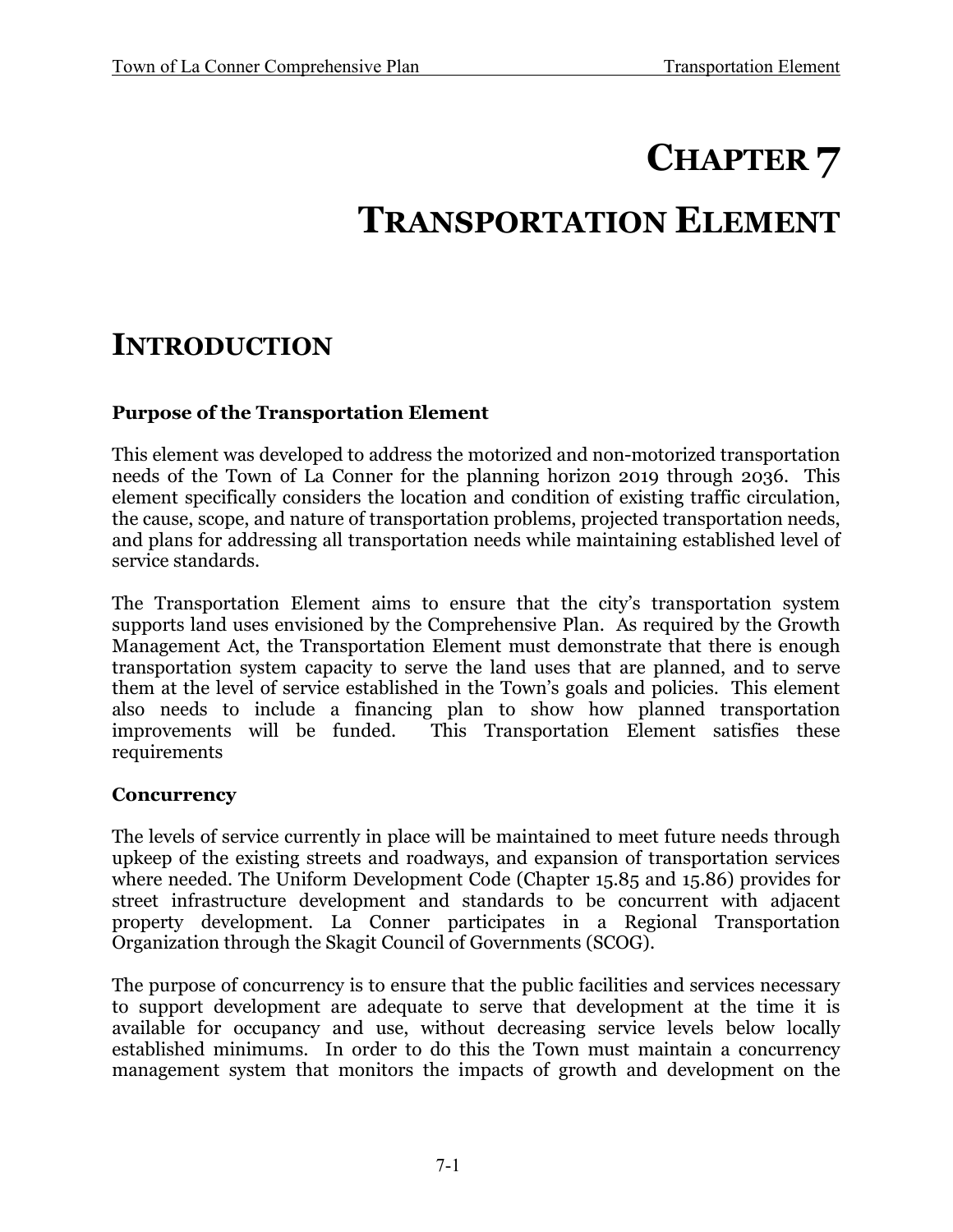transportation system and aims to ensure that LOS standards are met within required timeframes.

### **Major Transportation Considerations**

Transportation concerns in La Conner differ from the concern that may be found in larger cities. Safety is the primary concern specifically the speed of vehicles travelling through the Town. In addition the Town faces challenges with traffic flow and parking during peak tourist seasons but a more stable and manageable traffic pattern during 10- 11 months of the year. Therefore it was determined early on that it would not be practical to design a system that would accommodate every peak weekend or time of year but to establish like most cities the average conditions to be addressed. A Safe Routes to Schools system from the Swinomish Village through La Conner to the school remains an incomplete goal for the transportation system. In addition to safety the Town desires a well-designed transportation system that allows for efficient movement both motorized and non-motorized. Improving mobility throughout La Conner is the overall focus of the transportation element.

# **Coordination of Transportation Facilities**

The Town is accessed via a system of county and state highways, which are maintained by those entities. The Town does not possess the resources, nor is it fiscally responsible for addressing all the traffic circulation system needs that may be identified through regional transportation planning. However, the Town has adequate funds and resources to maintain its existing transportation corridors.

The GMA also requires regional consistency between the Countywide Planning Policies (CWPP) regarding transportation and this transportation plan. Chapter 1 of the Comprehensive Plan discusses the overall Comprehensive Plan consistency with the CWPPs including transportation.

### **Financing**

A Six-year Transportation Infrastructure Plan (TIP) for construction and maintenance improvements to the streets in La Conner is adopted annually by resolution. The transportation Element looks further out and establishes a 20 year project list and financing plan. Local funding is provided in part from Local Option Sales Tax, Real Estate Excise Tax, and User Fees. State and Federal grants are also sought to assist with transportation infrastructure maintenance.

### **Six Year Financing Plan**

The Town is confident that the level of service (LOS) standards adopted in this element are consistent with the level of service standards or plans of other jurisdictions.

The Town, after careful analysis, has prepared a priority list of capital improvements for the Six-Year Financing Plan (this is also known as the TIP). The TIP is incorporated by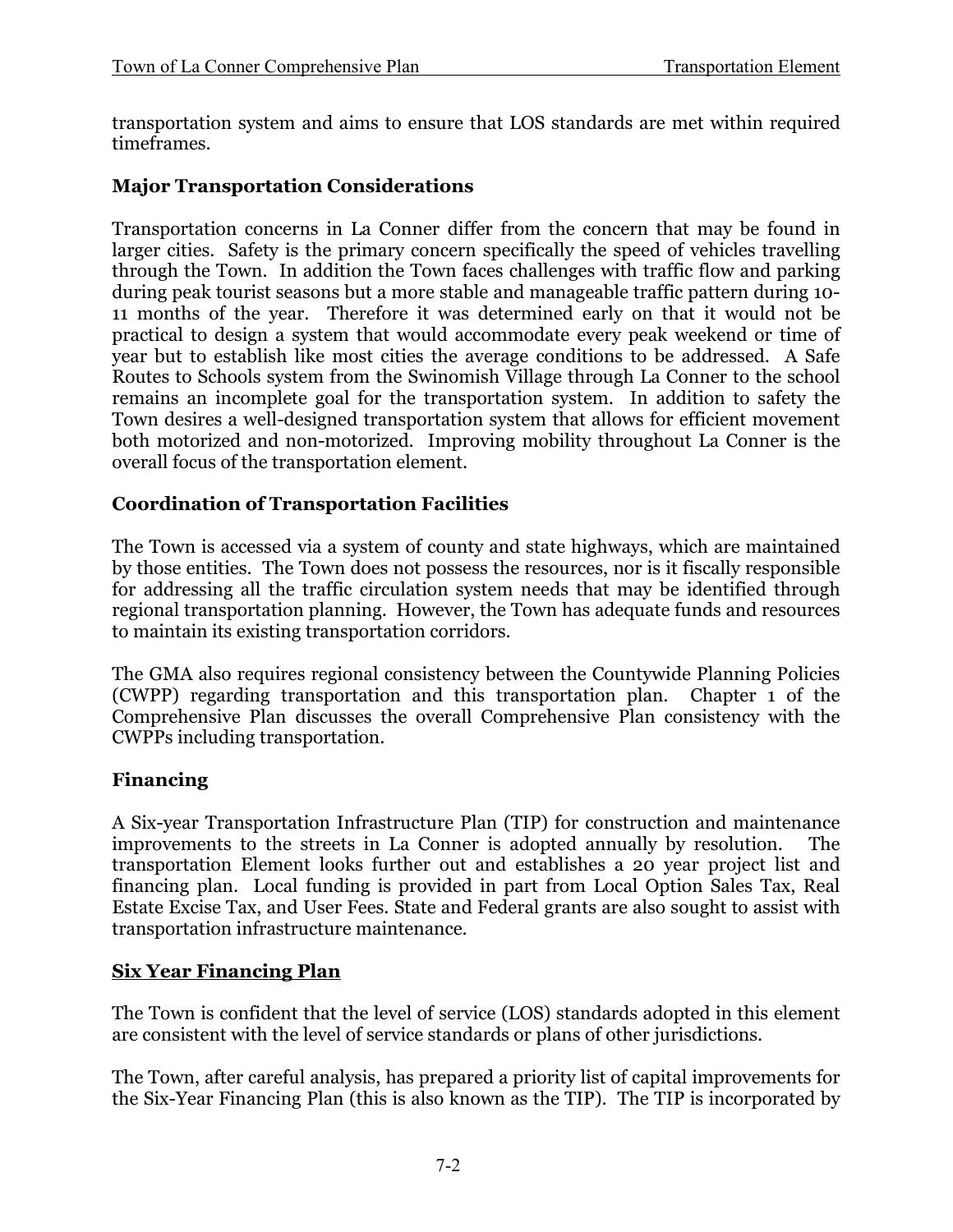reference and included as an appendix to the Comprehensive plan. The TIP is the result of an iterative process that balances the goals of all comprehensive plan elements. In addition, the objectives and policies in the Transportation Element have been modified to reflect their financial feasibility. The timing and funding for transportation improvements are restricted by the concurrency requirement and the binding nature of level of service standards.

The Town is required to create a six-year financing plan for transportation (TIP). The Town is also required to provide services concurrently with new development. In addition, existing and new transportation facilities must meet the adopted level of service standards. Therefore, as new development occurs, expenditures on maintenance of existing facilities must be adequate to continue provision of the adopted levels of service. The operating costs of transportation facilities become important factors in ensuring that a moratorium on new development is not imposed. The funding mechanisms and funding sources that will be used for transportation improvements are included in the TIP for projects in the short term. Long term financing is discussed in the following section.

Primarily the Town relies on grant funding to complete its capital projects. The timing of grant funds can be unpredictable. Project timelines may be pushed forward or back depending on grant availability. In the event that grant funding is not available or insufficient to complete a project, it will be reevaluated.

# **Long Term Financing Plan**

The multimodal improvement projects and programs provide the blueprint for improving the transportation system to meet existing and future travel demands in and around the Town of La Conner. Like most communities, the costs of the desired transportation system improvements and programs will exceed the available revenues. The financing strategies discussed in the following are intended to provide a framework for decisions and options for funding to help implement the projects and programs over the life of the plan.

# **Expenditure Projections**

The following table summarizes the costs of the recommended transportation improvement projects and programs. These cover capital improvements, maintenance and operations, and bond debt services. The costs are summarized for the mid-range (2020- 2026) consistent with the TIP, and long-range (2027-2036) time periods based on the project timelines. The cost summary includes projects identified within the Town of La Conner's jurisdiction. The project and program costs are presented in constant 2020 dollars.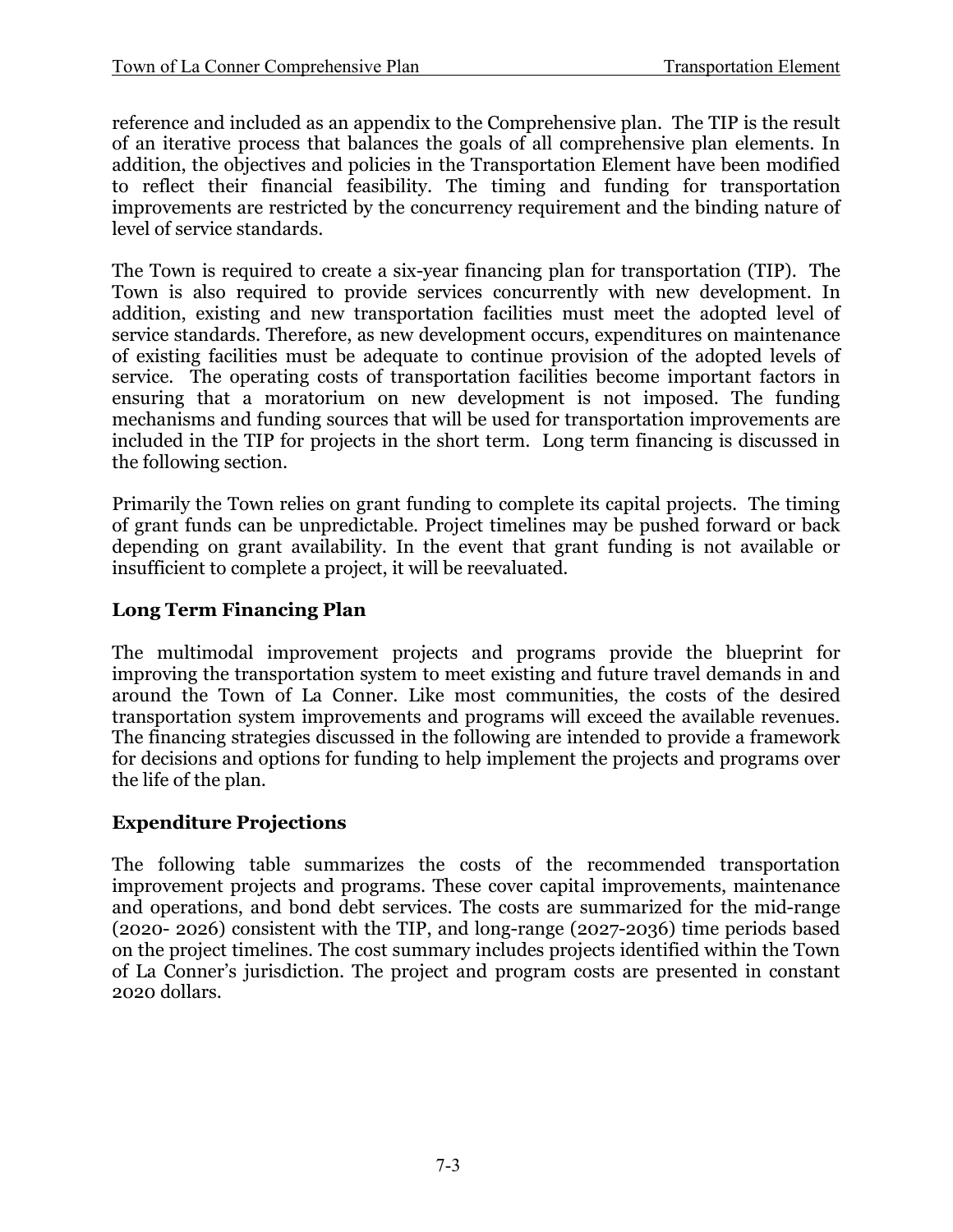|                                                     |                            | Mid-Range Long-Range<br><u>(2020-2026)(2027-2036)</u> | <b>Total Costs1</b><br>$(2020 - 2036)$ |
|-----------------------------------------------------|----------------------------|-------------------------------------------------------|----------------------------------------|
| <b>Capital Projects</b><br>Maintenance & Operations | \$5,074,000<br>\$1,716,893 | 695,000<br>\$<br>\$2,856,242                          | \$5,769,000<br>\$4,573,135             |
| <b>Total</b>                                        | \$6,720893                 | $\$3,251,242$                                         | \$10,342,135                           |

# **Transportation Project and Program Costs (2020-2036)**

Source: Town of La Conner All costs in 2020 Dollars

Planning level cost estimates were developed for the capital improvements of the Transportation Element. Cost estimates were prepared based upon average unit costs for recent transportation projects within the Town. They include estimates for engineering design, right-of-way, and construction costs. More detailed costs of individual projects will be developed as the improvements are programmed for design and implementation. The final costs will fluctuate from the planning level estimates, but they provide a reasonable basis for the financing plan of the Transportation Element.

Maintenance and operations (M&O) programs cover street overlays and other miscellaneous sidewalk and safety improvement programs on Town streets. The M & O costs were projected based on recent expenditures and the 2020 Town budgets. A 1.8 percent annual growth rate was applied between 2020 and 2036 to account for expected population growth.

The debt service category covers the remaining principal and interest on bonds that the Town issued to help fund several transportation projects. No bonds are currently issued and issuance of new bonds in the future is not currently anticipated. Bonds do not add revenues, but simply allow the Town to advance the timeline for key projects.

A total of roughly \$5.8 million (in 2020 dollars) would be needed to fully fund the capital improvements under the jurisdiction of the Town of La Conner.

In addition to capital costs, annual maintenance and operations programs result in nearly \$4.6 million between 2020 and 2036. The 2020-2036 Transportation Element would require approximately \$10million in 2020 dollars.

# **Revenue Projections**

Funding sources for transportation projects include various fees and tax revenues, grants, bonds and developer contributions. The estimates were based on revenues allocated to transportation funding during the last eight years and discussions with Town staff. Estimates of potential revenues from each source were projected based on past trends. The TRENDS scenario generally reflects recent growth trends in the Town's revenues, population and employment. This likely represents a conservative assessment of available revenues from these sources. The table that follows summarizes projected revenues for the TRENDS scenario. Based on these assumptions, the Town would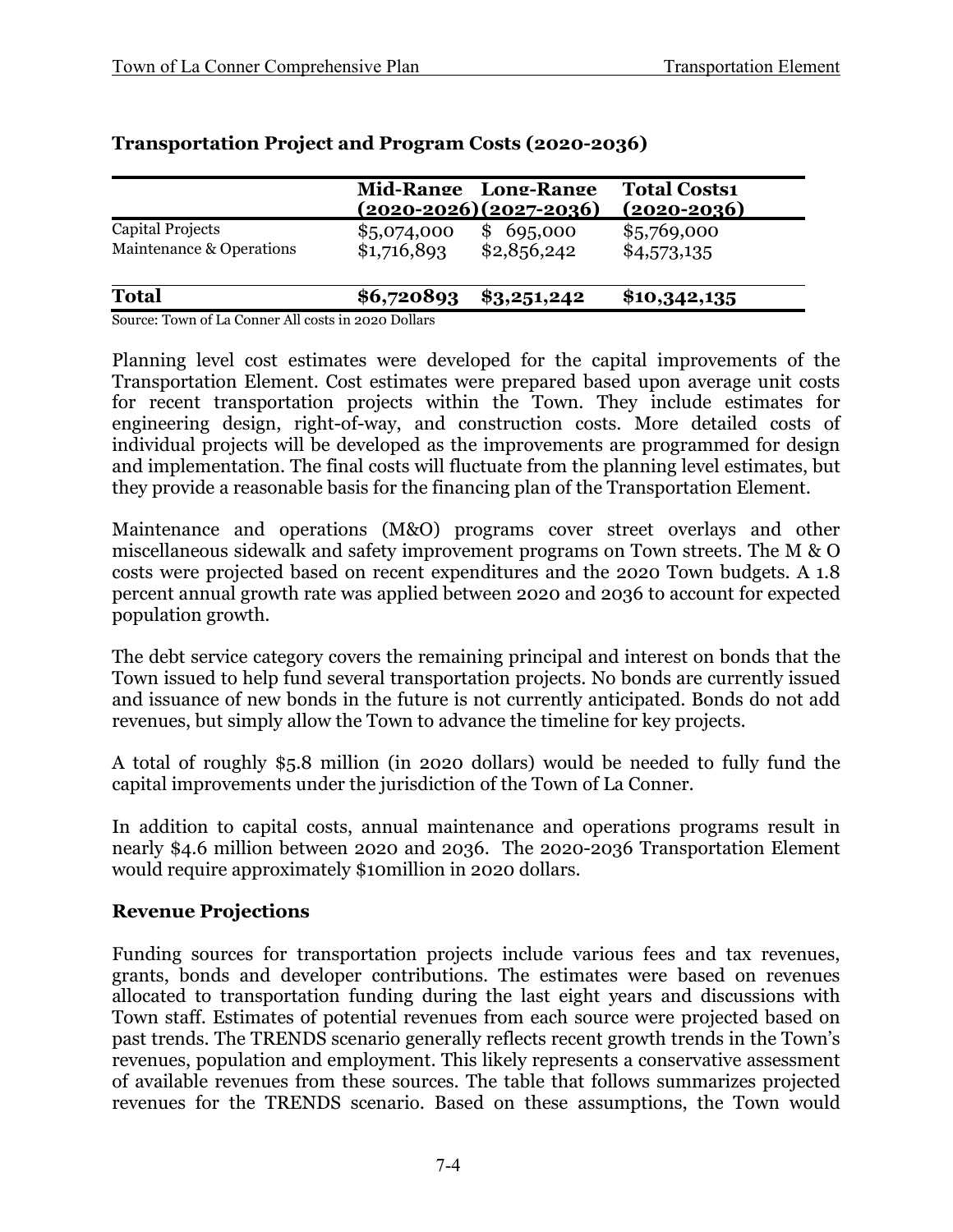generate roughly \$9 million (in 2020 dollars) over the life of the plan under the TRENDS scenario.

# **Table 22. Transportation Funding Revenue Projections (2020-2036) Revenue Source TRENDS Scenario Total**

| <b>General Fund Appropriations</b> | \$4,533,712 |
|------------------------------------|-------------|
| Motor Vehicle Fuel Tax (MVFT)      | \$906,742   |
| <b>Other State Funding</b>         | \$2,497,132 |
| <b>Total</b>                       | \$7,937,586 |

Sources: Town of La Conner All revenues in of 2020 Dollars

### **Tax Revenues**

The Town currently directs revenues from two primary tax funds toward transportation improvements and programs. These are General Fund Appropriations and Motor Vehicle Fuel Taxes (MVFT).

Under the TRENDS scenario, the combined primary funding sources are projected to generate approximately \$5.4 million in revenues between 2020 and 2036 (in 2020 dollars). The TRENDS projections based on increasing the Town's 2020 revenues by the forecast annual population growth rate assumed in the travel demand forecasts (1.8 percent per year).

### **Miscellaneous**

In addition to the above tax revenues, the Town directs other local and state funding toward transportation improvements and programs. Using the average of approximately \$156,000 per year in transportation funding from miscellaneous revenues between 2010 and 2020, these funds are estimated to generate \$2.5 million over the life of the plan, in 2020 dollars.

# **Grants**

The Town has had tremendous success over the last 10 plus years securing grants for transportation projects. Grant funding has accounted for much of the transportation budget over the last decade and is anticipated to continue to provide the needed revenues to fill the gap between projected expenses and revenues.

Funding through grants is tied to specific programs and types of projects. Several grant programs target transportation projects that support regional economic growth, mobility, and other travel models.

The Surface Transportation Block Grant Program (STBG) (previously known as STP) and STBG set-aside (previously known as TAP) is one of the most flexible federal grant programs. These funding sources can be used for highway and bridge projects, transit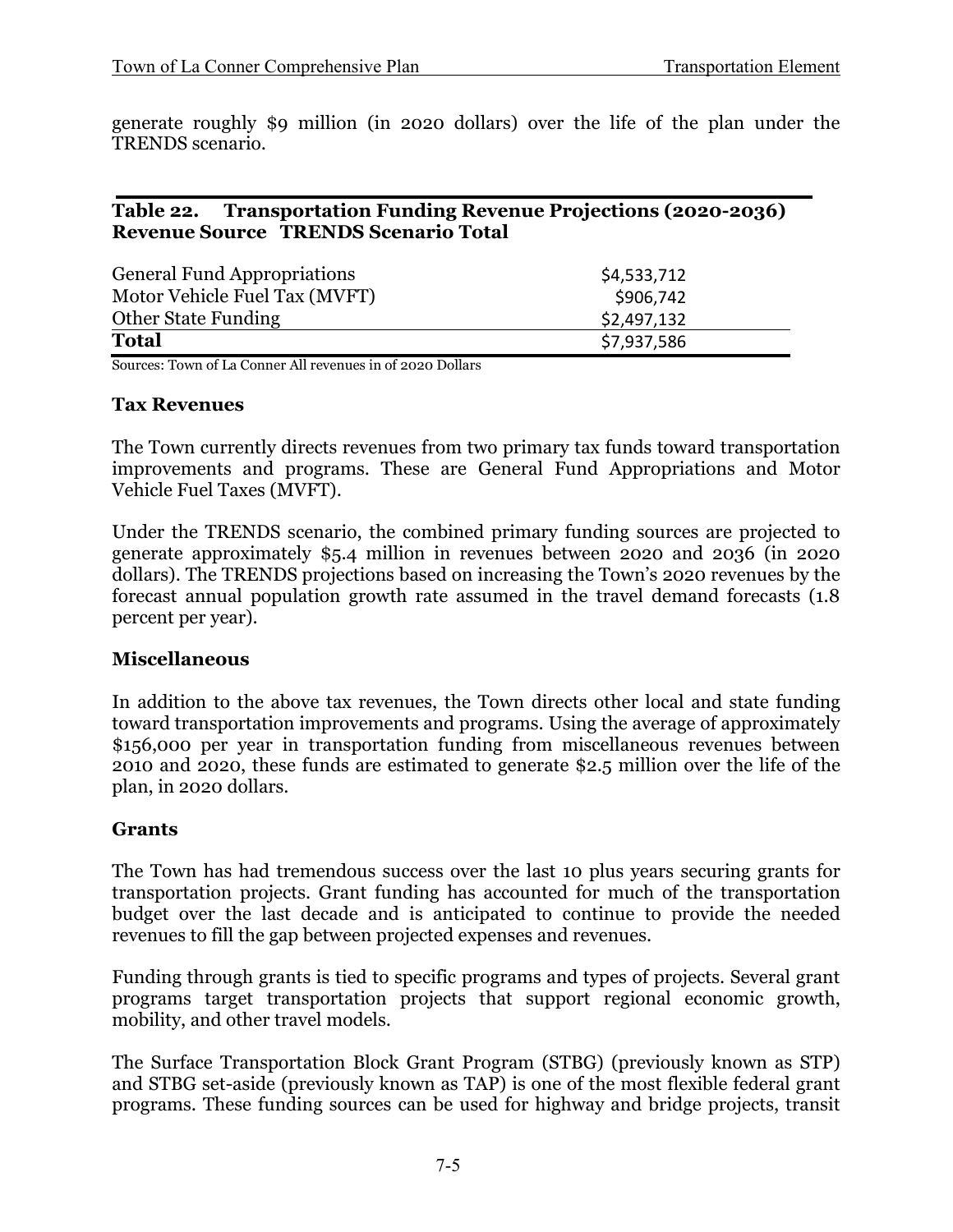capital projects, and funding for bicycle, pedestrian, and recreational trail improvements. They also can be used for public transportation capital improvements, car and vanpool projects, fringe and corridor parking facilities, and inter-Town or intra-Town bus terminals and bus facilities. These funds also can be applied to surface transportation planning activities, wetland mitigation, transit research and development, and environmental analysis. Finally the funds also can be used for transportation control measures.

The State Transportation Improvement Board (TIB) currently provides funding for urban areas in Washington through three grant programs:

- Urban Arterial Program (UAP) funds projects that address safety, growth & development, physical condition and mobility.
- Urban Sidewalk Program (SP) provides funding for sidewalk projects that improve safety and connectivity.
- Arterial Preservation Program (APP) provides assistance for roadway paving/overlays for cities/agencies with less than \$2 billion assessed valuation.

The TIB projects are selected on a competitive basis. Each of the three programs has distinct criteria to rank the projects for funding. Once selected, TIB staff stays involved through grant oversight and helping bring projects to completion.

WSDOT administers various grants which fund non-motorized transportation improvements. The Safe Routes to Schools Program funds projects which are targeted at reducing collisions between vehicular and non-motorized road users and improving the accessibilities of schools to children on foot or bike. The WSDOT Pedestrian and Bicycle Program funds projects which promote healthy living through active transportation, improves non-motorized user safety, reduces vehicular travel, and has community support

# **Bonds**

Bonds do not result in additional revenues, but allow the Town to fund and construct projects earlier than they would be able to under their current revenue options. The interest on these bonds results in increased costs,

Although the Town has not issued bonds in the recent past and does not anticipate issuing new bonds in the near future, it remains an option available for accelerating funding on some of the capital improvement projects included in this Transportation Element over the life of the plan. However, use of bonds would add to the total cost of the improvements due to interest.

# **Traffic Impact Fees**

The Growth Management Act (GMA) allows agencies to develop and implement a traffic impact fee (TIF) program to help fund some of the costs of transportation facilities needed to accommodate growth. The Town currently does not have a TIF program. If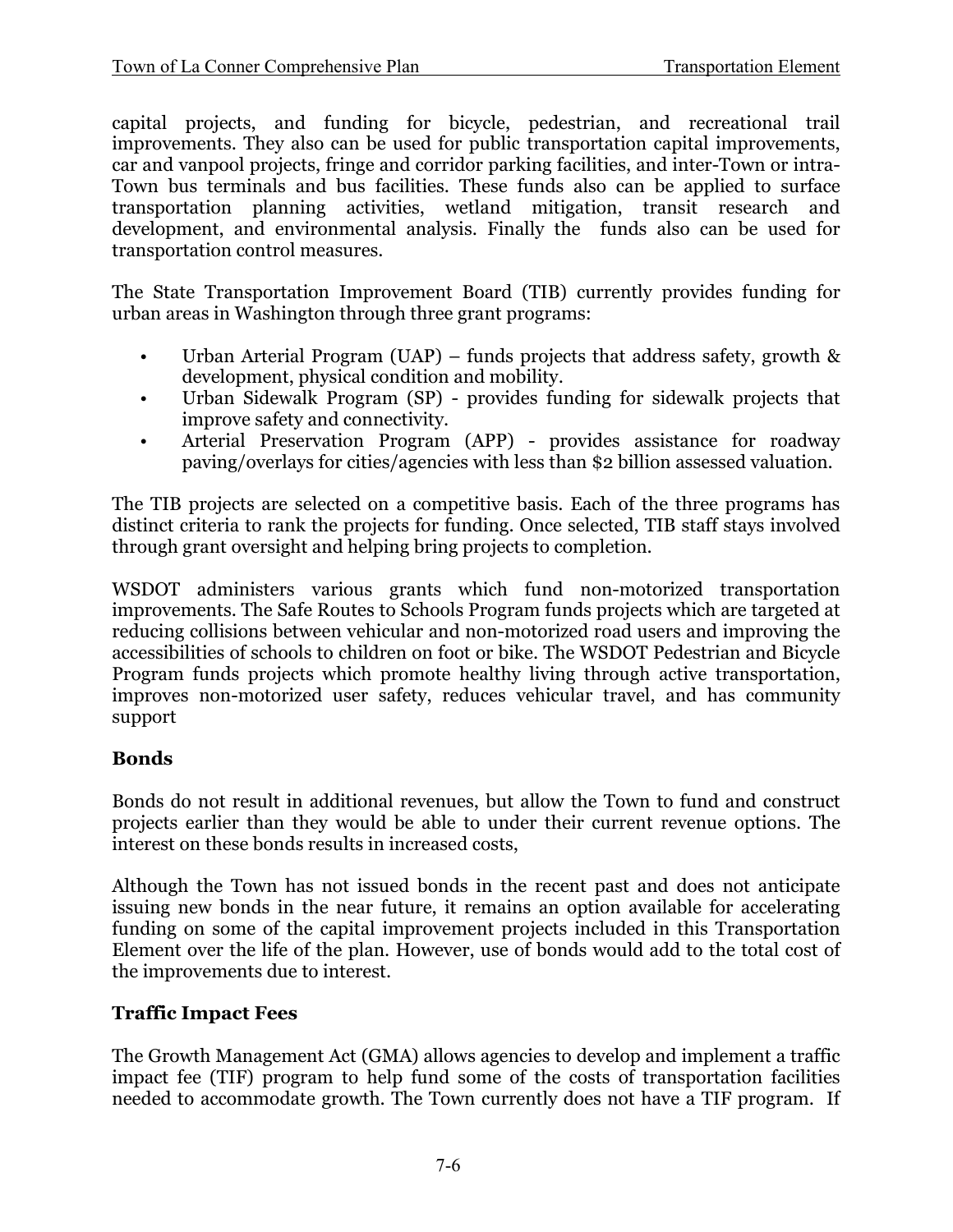there is a change in future development plans that require capacity improvements the Town could pursue such a traffic impact fee. State law (Chapter 82.02 RCW) requires that TIFs be:

- Related to improvements to serve new developments and not existing deficiencies
- Assessed proportional to the impacts of new developments
- Allocated for improvements that reasonably benefit new development
- Spent on facilities identified in the Capital Facilities Plan.

# **Developer Commitments**

The Town can also implement its transportation improvements by requiring developers to construct frontage improvements, to mitigate their traffic impacts pursuant to the State Environmental Policy Act (SEPA). The Town can require developments to fund and construct certain roadway improvements as part of their projects. These typically include constructing abutting local streets and arterials to meet the Town's design standards. These improvements can include widening of pavement, drainage improvements, curbs, gutters, bicycle facilities and sidewalks. Design and development standards should reflect the Town's desire for developments to construct frontage improvements to mitigate impacts of additional development traffic.

The Town evaluates impacts of development projects under SEPA. The SEPA review may identify adverse transportation impacts that require mitigation. These could include impacts related to safety, traffic operations, non-motorized travel, transit access, or other transportation issues.

Per GMA, the Town requires an evaluation of transportation concurrency for development projects. The concurrency evaluation may identify impacts that make the facilities operate below the Town's level of service standard. To resolve any deficiencies, the applicant can propose to fund and/or construct improvements to provide an adequate level of service. Alternatively, the applicant may decide to wait for the Town, another agency, or another developer to fund and/or construct the needed improvements.

# **Transportation Benefit District**

Some jurisdictions provide for the formation of a Transportation Benefit District (TBD)<br>as an option for helping fund transportation projects and programs as an option for helping fund transportation projects and [\(http://mrsc.org/Home/Explore-Topics/Finance/Special-Topics/Transportation-](http://mrsc.org/Home/Explore-Topics/Finance/Special-Topics/Transportation-Benefit-Districts.aspx)[Benefit-Districts.aspx\)](http://mrsc.org/Home/Explore-Topics/Finance/Special-Topics/Transportation-Benefit-Districts.aspx). Over 100 cities in Washington State have TBD's.

TBD funding needs to be used to fund specific projects related to street pavement preservation projects located throughout the Town. In addition, the TBD revenues can be used to fund several specific sidewalk and roadway shoulder improvement projects.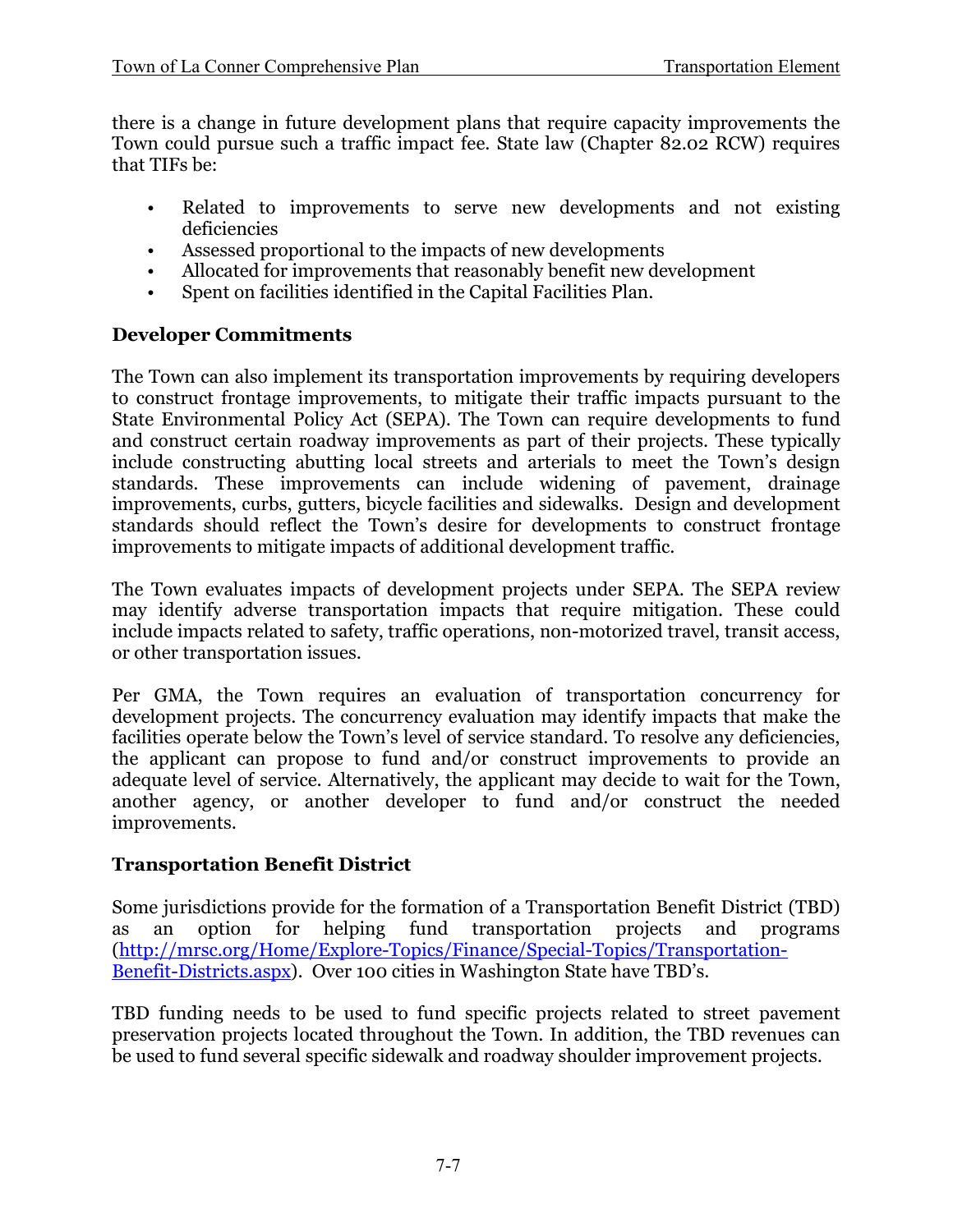# **POLICIES**

The Transportation Policies have been grouped to reflect the identified major transportation considerations.

# **Safety**

- S-1. As a high priority, maintain, preserve, and operate the town's transportation system in a safe and functional state.
- S-2. Provide for safe and expeditious vehicular and pedestrian traffic movement through the town. Place emphasis on the most heavily accessed areas, i.e. Morris Street, First Street, and Maple Avenue.
- S-3. Give a high priority to and budget for safety and mobility projects. Specifically focus on Morris/Maple intersection; Maple Street.
- S-4. Provide adequate shoulders, sidewalks, and street lighting. Specifically focus on Maple.
- S-5. Work to improve opportunities for, and increase the number of, pedestrian crossings. Specifically focus on Maple.
- S-6. In our concern for safety for all travelers; while making planning and budget decisions the Town will utilize the following prioritization for different travel modes. This prioritization is meant to give first consideration to those who are most vulnerable.

| A. Pedestrian     | C. Motorcycle                |
|-------------------|------------------------------|
| <b>B.</b> Bicycle | D. Other Motorized vehicles. |

- S-7. Using the prioritization list above provide facilities for, and education on, safe and non-threatening travel throughout the city on all modes of transportation using the prioritization list above.
- S-8. Keep an emphasis on the enforcement of motorized and non- motorized safety laws.
- S-9. Consider roundabouts and traffic calming devices to reduce excessive speeding and other unsafe driving choices.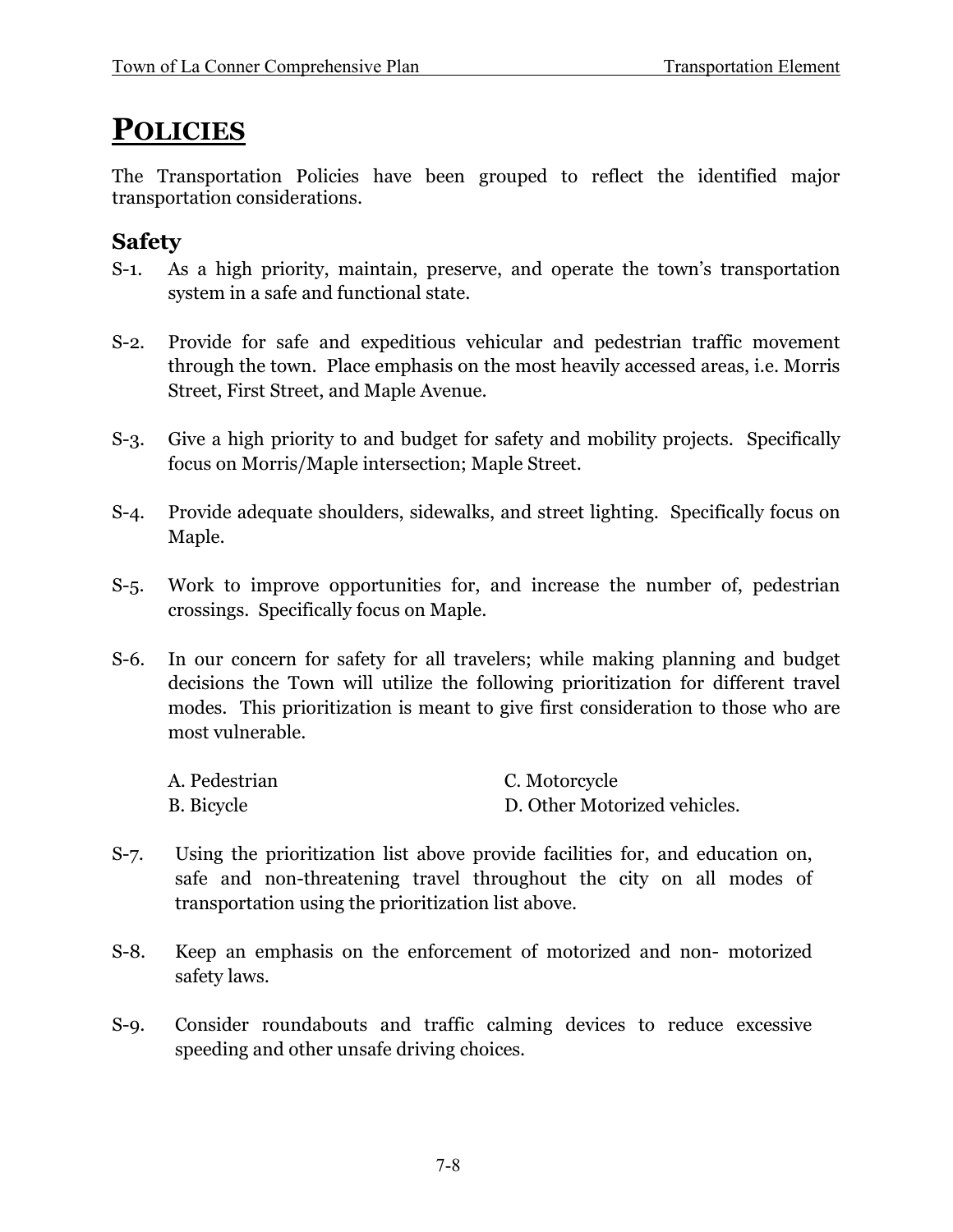- S-10. Use bump outs, curb extensions, and/or pedestrian refuge islands in the design and construction of pedestrian crossings when appropriate and feasible.
- S-11. Encourage and plan for safe and efficient pedestrian movement between and to and from neighborhoods gathering spaces, public facilities, and parks.
- S-12. Work to develop safe routes to schools for pedestrians and bicycles
- S-13. Fill in gaps in the bicycle and pedestrian network whenever possible

# **Design**

.

- D-1. Focus on designing, constructing, operating and maintaining transportation facilities to serve all users safely and conveniently, including motorists, pedestrians, bicyclists, people with disabilities.
- D-2. Plan transportation and street improvements to consider the existing and desired character of the area and cost of future maintenance.
- D-3. Encourage through-streets in new development wherever possible.
- D-4. Maintain all existing streets and sidewalks in good repair at all times.
- D-5. Extend the boardwalk and encourage waterfront upgrades.
- D-6. Identify and resolve property ownership in areas where Town streets encroach on private property.
- D-7. Encourage the use of public parking lots by providing directional signage.
- D-8. Offer incentives for business owners and employees that would encourage the use of existing parking lots in town
- D-9. Ensure that businesses unable to provide the number of parking spaces required by ordinance comply with the provisions in the La Conner Municipal Code.
- D-10. Require adequate off-street parking for all zones.
- D-11. Provide adequate parking space in high demand areas by:
	- Developing a comprehensive parking plan which designates immediate and future parking lot sites and shuttle parking lots,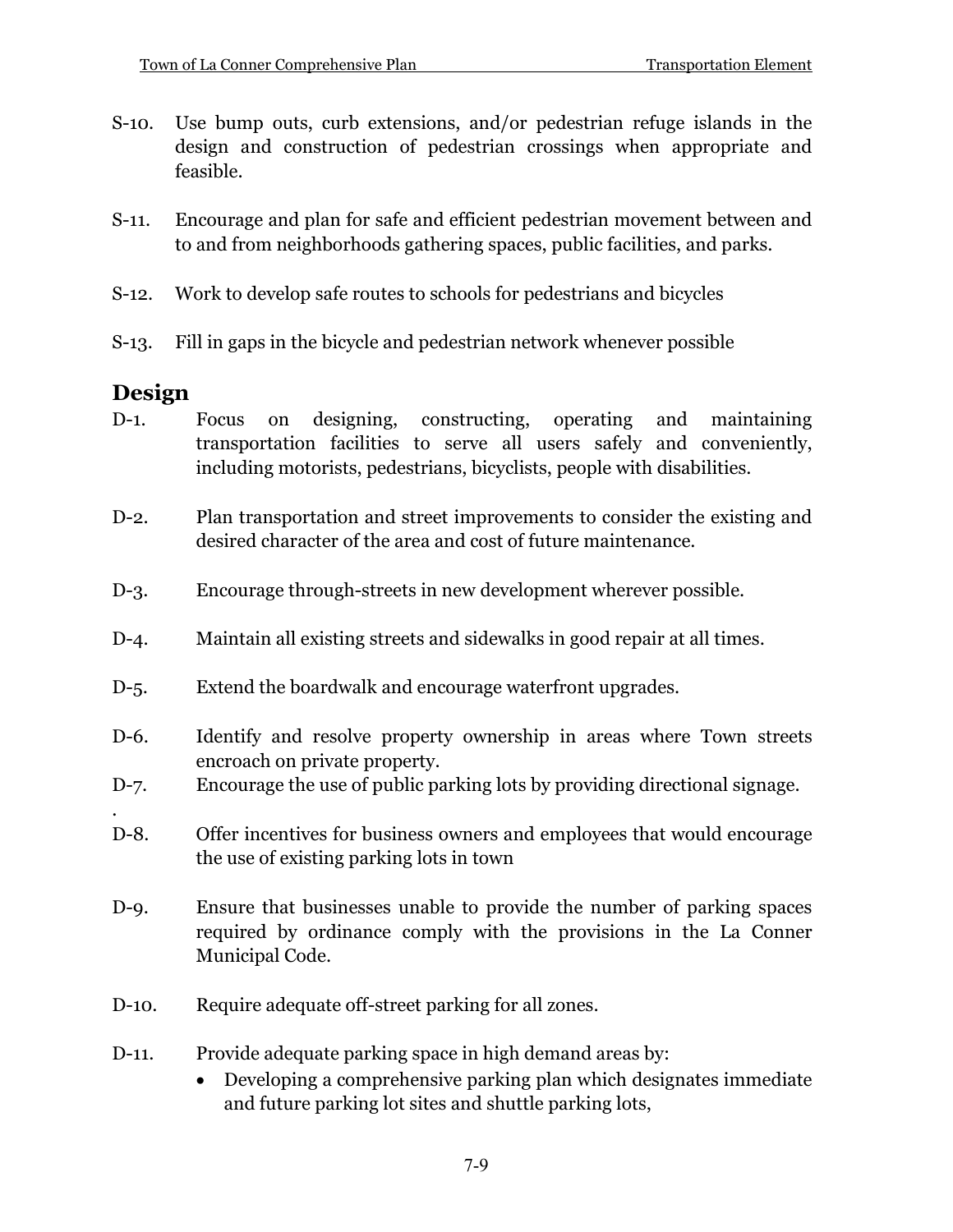- Creating an action plan to implement a comprehensive parking plan over time,
- Identifying minimum and maximum parking standards
- Encourage shared parking agreements between uses that have different hours of operation.
- D-12. Survey parking space availability and occupancy to establish a baseline and determine needs for additional space and location,
- D-13. Parking in the First Street Historic Neighborhood will be consistent with the intent of the district to maintain the compact fabric and consistent rhythm created by the incremental construction of small to medium size buildings on the originally platted small lots. This can be accomplished by removing the requirement for off street parking for buildings in this neighborhood.
- D-14. Maintain established truck routes with appropriate signage.
- D-15. Encourage joint use of transportation corridors for utility purposes.
- D-16. Protect the investment in the existing system and lower overall life-cycle costs through effective maintenance and preservation programs.
- D-17. Prioritize essential maintenance, preservation, and safety improvements of the existing transportation system to protect mobility and avoid more costly replacement projects.
- D-18. Reserve undeveloped town right-of-way for future use and do not vacate town right-of-way unless overwhelmingly beneficial to the town.
- D-19. Improve local street design for walking, bicycling, and transit use to enhance communities, connectivity, and physical activity.
- D-20. Provide opportunities for an active, healthy lifestyle by integrating the needs of pedestrians and bicyclists in the local and regional transportation plans and systems.
- D-21. Be flexible with development standards to promote infill by allowing alternate ways, such as narrower streets, modified parking requirements, one-way streets, and/or low-speed design streets to meet those standards where full compliance with standards is not feasible or desirable.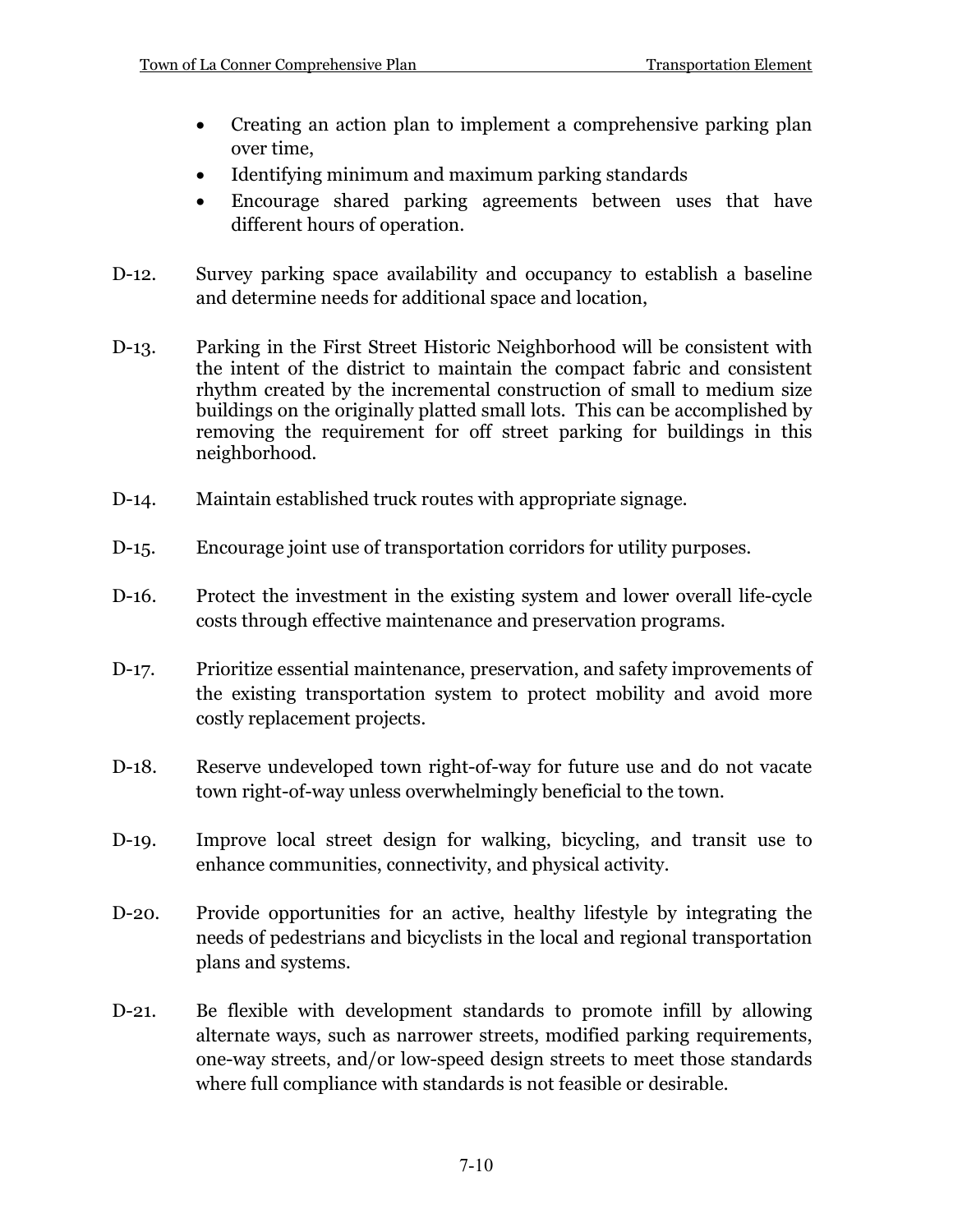- D-22. When feasible, design and operate transportation facilities in a manner that emphasizes community character and is compatible with and integrated into the natural and built environment including features, such as street trees, natural drainage, native plantings, and local design themes.
- D-23. Support transportation programs and projects in ways that aim to prevent or minimize negative impacts to low income, minority, and special needs populations.
- D-24. Work to improve mobility choices for people with special transportation needs, including persons with disabilities, the elderly, the young, and low income populations.
- D-25. Budget for, and provide, the construction and repair of sidewalks and ramps to meet ADA standards according to priorities established in the 2016 ADA Transition Plan.

# **Multi-Modal**

- MM-1. Encourage multi-modal transportation routes that would most efficiently link residential, commercial and industrial areas of the Town.
- MM-2. Invest in transportation systems that offer greater options, mobility, and access in support of the town's growth strategy.
- MM-3. Ensure pedestrian and bicycle paths are safe and easily accessed.
- MM-4. Develop a comprehensive plan for sidewalk network and connectivity.
- MM-5. Encourage access for low-impact transportation, such as bicycles and wheelchairs, through the provision of pedestrian walkways throughout town and along the shoreline.
- MM-6. Promote healthy lifestyles by implementing the pedestrian and bicycle components of the Transportation Plan.
- MM-7. Identify and designate planned improvements for pedestrian and bicycle facilities as appropriate throughout the Town and at the Port of Skagit County Marina.
- MM-8. Provide trails and pathways to connect residential areas with government and business areas.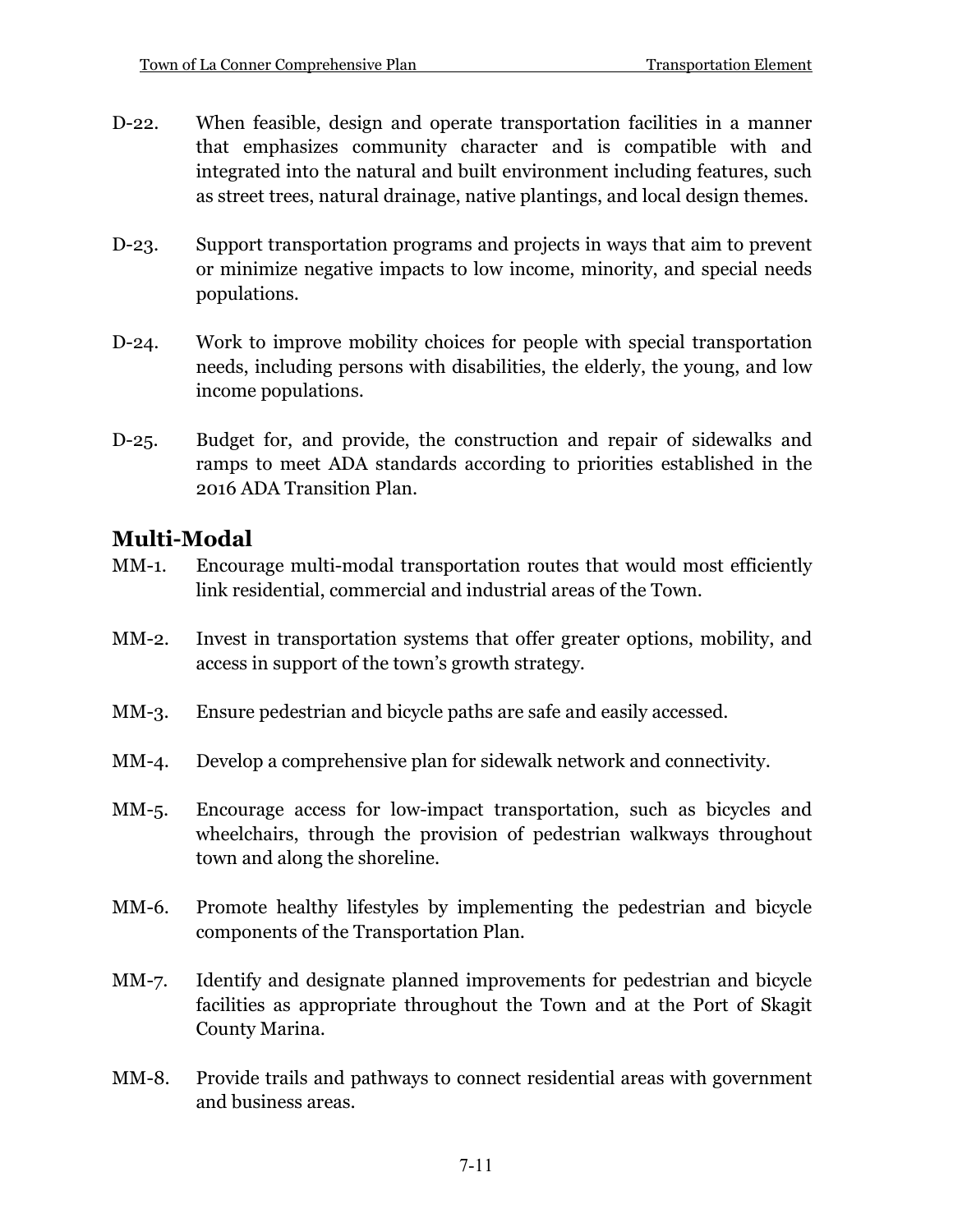MM-9. Along with trails, pathways, and boardwalk access, increase the opportunities for free or low-cost, non-competitive, outdoor recreational and fitness activities.

# **CAPACITY FOR VARIOUS ROADWAY CLASSIFICATIONS AND MODIFICATIONS**

| <b>Functional</b><br><b>Classification</b> | Left-<br><b>Turn</b><br>Lane<br>(vph) | <b>Access</b><br><b>Manage</b><br>ment<br>(vph) | <b>No</b><br><b>Bike</b><br><b>Lane</b><br>(vph) | <b>No</b><br><b>Sidewalk</b><br>(vph) | <b>On-Street</b><br><b>Parking</b><br>$(\text{vph})$ |
|--------------------------------------------|---------------------------------------|-------------------------------------------------|--------------------------------------------------|---------------------------------------|------------------------------------------------------|
| Principal Arterial                         | $+450$                                | $+540$                                          | $-90$                                            | $-180$                                | $-45$                                                |
| Minor Arterial                             | $+400$                                | $+480$                                          | $-40$                                            | $-80$                                 | $-40$                                                |
| Local Collector                            |                                       |                                                 |                                                  |                                       |                                                      |

Intersection LOS is calculated using standard Highway Capacity Manual analysis procedures for the PM peak hour. The adopted standard is LOS D for intersections that include Principal Arterials and LOS C for intersections that include Minor Arterial or collector roadways.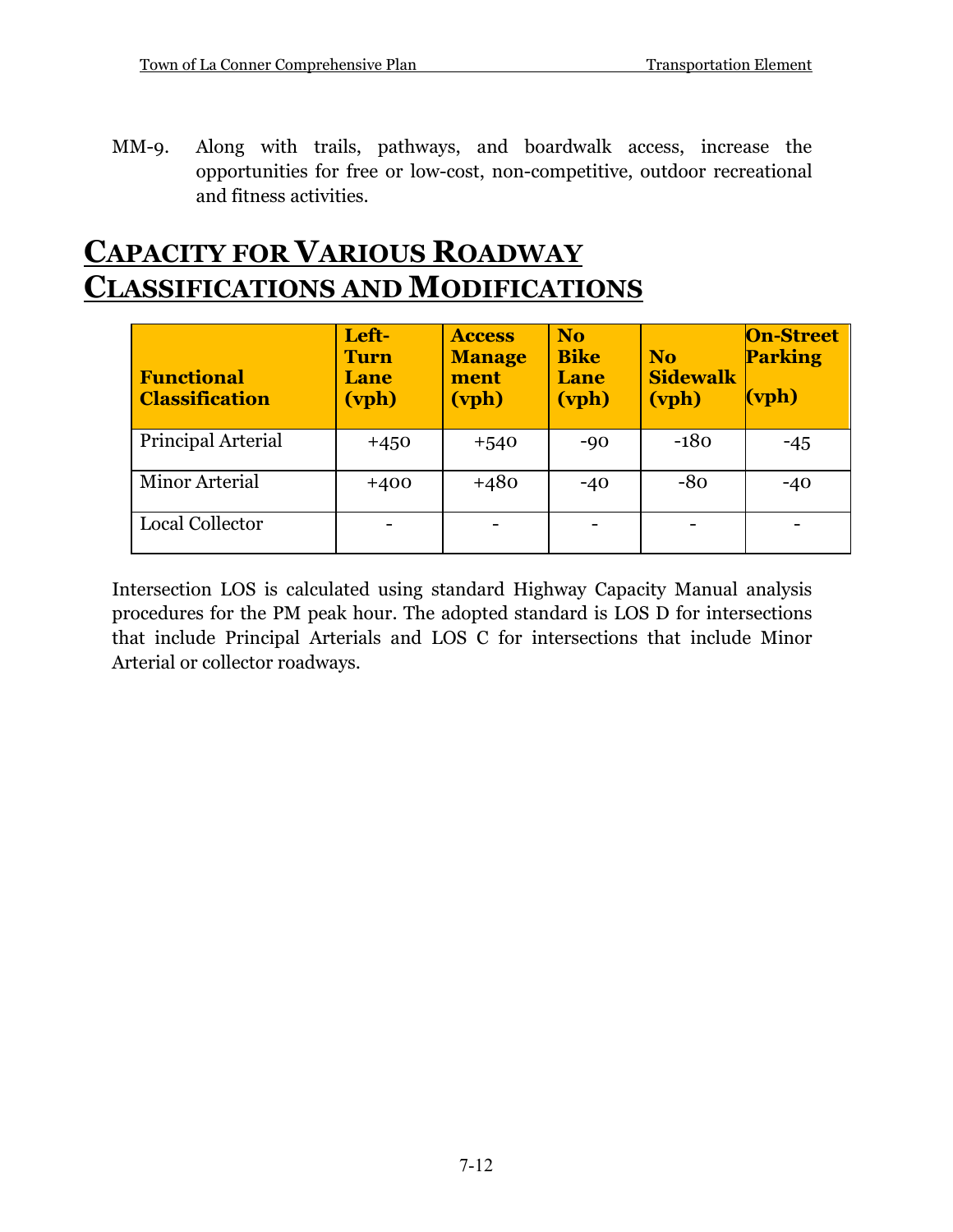# **Appendix 7A**

# Data and Analysis

# **Traffic Circulation within the Town**

The traffic circulation system within La Conner can generally be described as a grid system. The Town is accessed via a county highway which passed through town, leads across the county-owned Rainbow Bridge leading through the Swinomish Village and towards streets on the Swinomish reservation. The major entrance into the downtown commercial area on First Street is via Morris Street. Routes leading to the industrial areas branch off Morris to Third Street on the north and via Maple Avenue and Caledonia Street to the south. Access to county roads and state highways is via Chilberg Road to the east and La Conner-Whitney Road to the north, connecting to State Highway 20 and nine miles east to Interstate 5. Trucks in route to the south industrial area circumvent the Town via Maple Avenue and Caledonia Street. The Port of Skagit County Marina, north of town, can be reached via Morris and Third Streets.

# **Influence of Regional Traffic**

During the peak tourist season and special events, such as the Skagit Valley Tulip Festival, traffic flow is heavy, constant and slow due to congestion at the access and egress points. Historic traffic data shows peak seasonal volumes can increase traffic volumes by 35% compared non-peak periods. There is also inadequate use of available parking areas outside the immediate First Street area.

# **Mass Transit**

Tour buses serve the tourist industry, and county van service provides transportation to elderly tenants of the Harbor Villa apartment complex and the La Conner Retirement Inn. In 1993, La Conner was included in the Skagit Public Transit Benefit Area. Skagit Transit provides one fixed-route serving La Conner, Route 615. This route has 3-hour headways on weekdays and 2-hour headways on Saturdays connecting La Conner to Anacortes and Mount Vernon.

Most people in La Conner use automobiles to travel to work, therefore, mass transit is most important to those who cannot drive, for example: for the elderly, low-income individuals, people with disabilities, or youth who do not have alternative means of transportation. The greatest need is for mobility between the Town and other urban areas, such as Mount Vernon.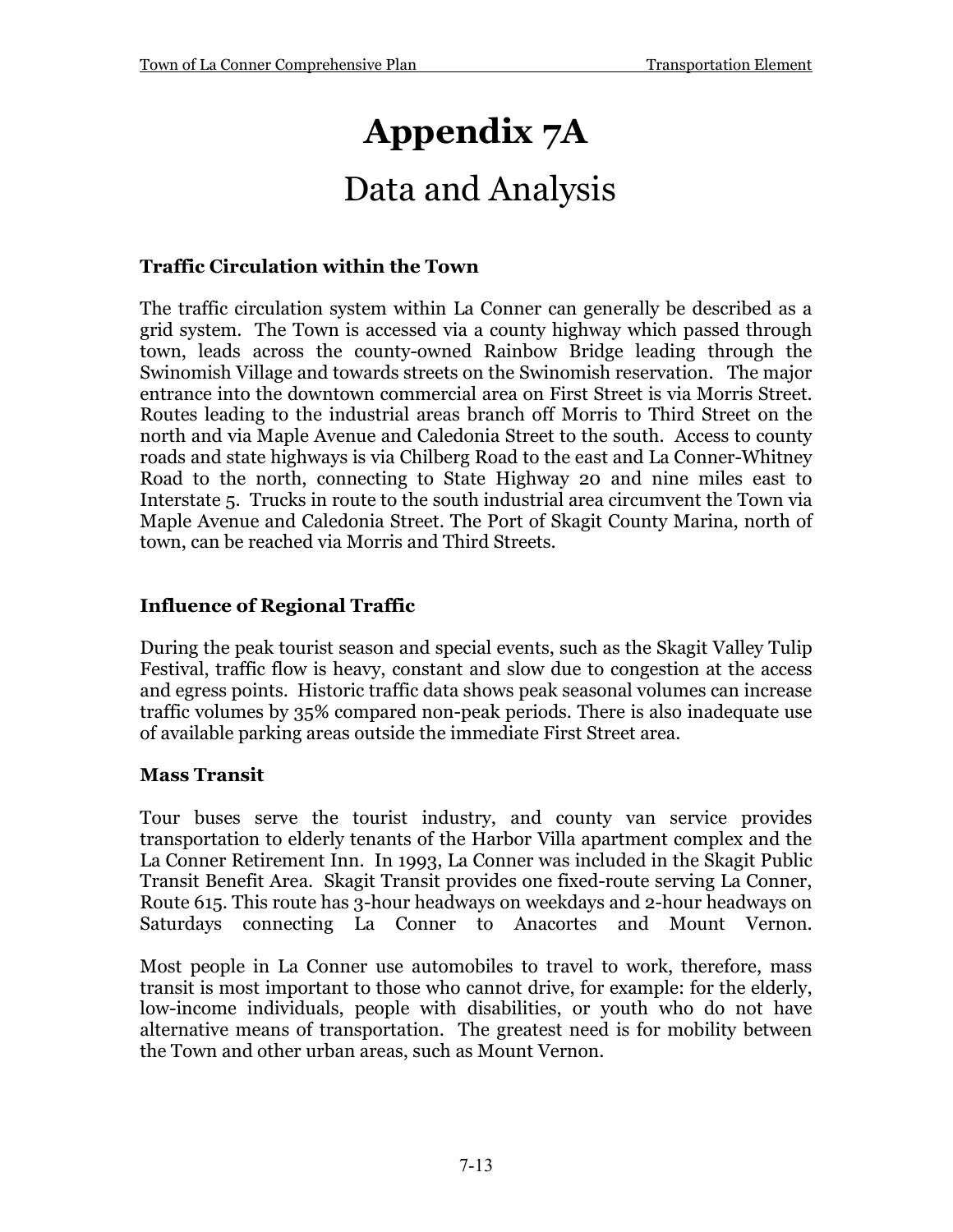# **Pedestrian Walkways/Bicycle Lanes**

Pedestrian access to all points in La Conner is convenient but inadequate. Sidewalks do not exist in all areas of town. Some public right-of-ways are sufficient to provide safe walking paths but many are graveled and not conducive to walking or biking.

Sidewalks line the main thoroughfares and one side of some secondary streets. Some streets have no sidewalks at all and are not ADA compatible. Some walking paths have been described for touristic purposes but they are not designed to meet the needs of residents nor are they marked. A boardwalk along the shoreline on First Street is used by visitors and residents alike.

Bike lanes enter the town from the traffic circle and end in a few blocks to become sharrows and then disappear entirely. Bike parking is available throughout the commercial areas.

Bicycle facilities (lanes and sharrows) are provided on Morris Street from La Conner-Whitney Road to 1<sup>st</sup> Street. Bicycles are restricted from riding on downtown sidewalks and the boardwalk. Wheelchair access to walkways and streets is difficult and dangerous in some areas. In the downtown area most curbs have been cut and ramped for wheelchair access.

# **Curbs, Sidewalks, Landscaping, and Lighting**

The La Conner Public Works Department is responsible for maintaining the Town's streets as well as landscaped Town property. Puget Sound Energy maintains electrical utility poles and lights. These features contribute to the safety and quality of the Town's residential, commercial and industrial areas. A few areas in La Conner do not have developed streets, sidewalks or lights. These amenities would be in place concurrent with new development as it occurs.

# **Past Transportation Problems**

Flooded streets and right-of-ways due to stormwater runoff still persist. Traffic congestion during the tourist season is ongoing. Most streets have been repaved over the last five years, but need continuous upkeep as well as sidewalks and adequate drainage. Safety in the vicinity of crosswalks leading to the schools has been a concern, as are all street crossings, where pedestrian right-of-ways may not be observed.

# **Level of Service**

In this element, Level of Service thresholds consist of the following descriptions. LOS thresholds for different intersection control are summarized in the table that follows: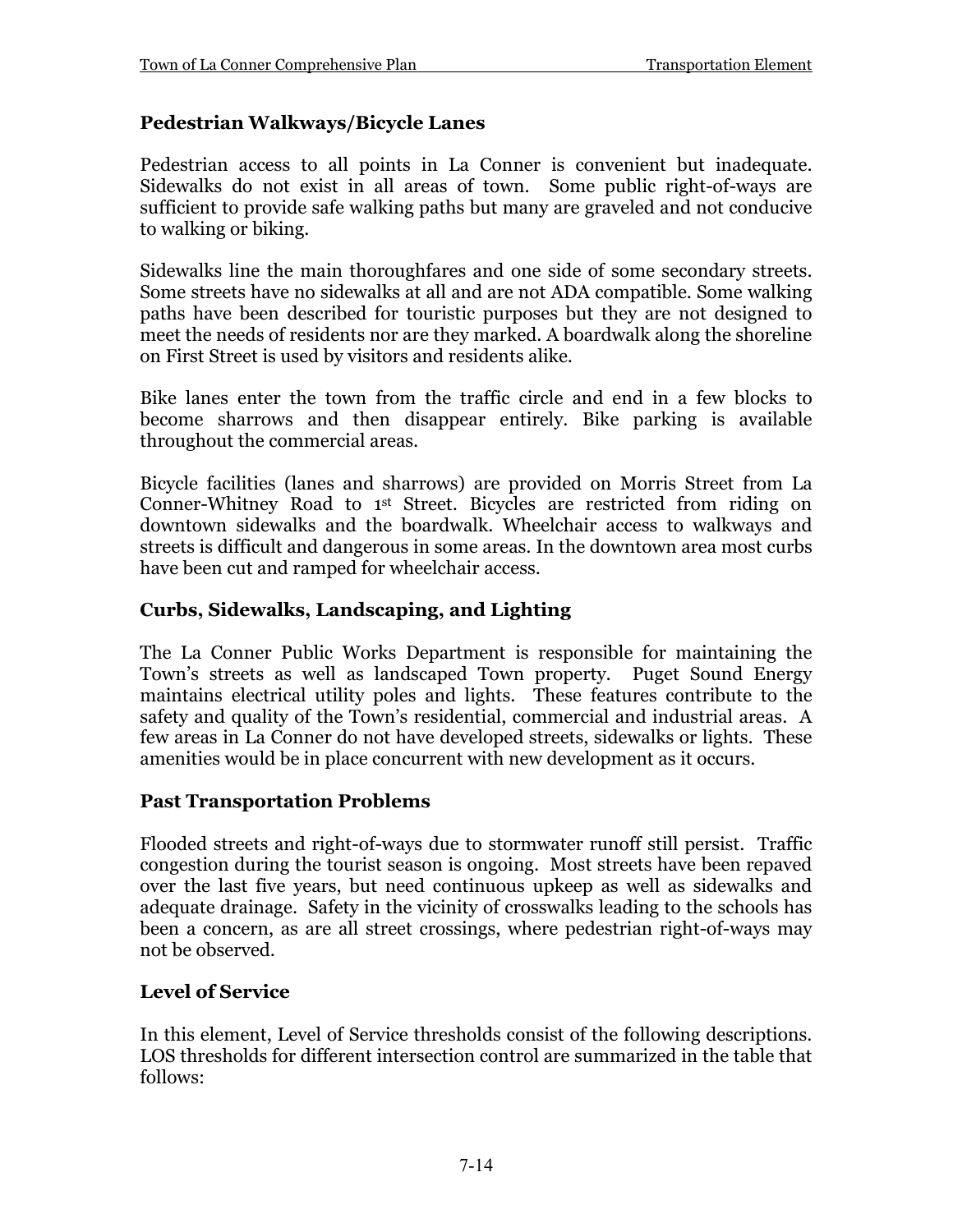- A. Free-flow traffic conditions, with minimal delay to stopped vehicles at intersections. Volume-to-capacity (V/C) ratio of 0.60 or less or intersection delays of less than 10 seconds on average.
- B. Generally stable traffic flow conditions. V/C ratio of 0.70 or less or intersection delays of 10-15 seconds on average.
- C. Occasional backups may develop, but delay to vehicles is short-term and still tolerable. V/C ratio of 0.80 or less or intersection delays of 15-25 seconds on average.
- D. During short periods of the peak hour, delays to approaching vehicles may be substantial but are tolerable during times of less demand. V/C ratio of 0.90 or less or intersection delays of 25-35 seconds on average.
- E. Intersections operate at or near capacity, with long queues developing on all approaches and long delays. V/C ratio of 1.00 or less or intersection delays of 35-50 seconds on average.
- F. Jammed conditions on all approaches with excessively long delays and vehicles unable to move at times. V/C ratio of greater than 1.00 or intersection delays greater than 50 seconds on average.

| Level of       | <b>Expected</b>             | <b>Intersection Control Delay</b><br>(Seconds per Vehicle) |                                               |  |
|----------------|-----------------------------|------------------------------------------------------------|-----------------------------------------------|--|
| <b>Service</b> | <b>Delay</b>                | Unsignalized<br><b>Intersections</b>                       | Signalized/Roundabout<br><b>Intersections</b> |  |
| A              | Little/No Delay             | $\leq10$                                                   | <10                                           |  |
| B              | <b>Short Delays</b>         | $>10$ and $\leq 15$                                        | $>10$ and $<20$                               |  |
| C              | Average Delays              | $>15$ and $<25$                                            | $>20$ and $<$ 35                              |  |
| D              | Long Delays                 | $>25$ and $<35$                                            | $>35$ and $<55$                               |  |
| E              | Very Long Delays            | $>35$ and $<50$                                            | $>55$ and $<80$                               |  |
| F              | Extreme Delays <sup>1</sup> | >50                                                        | >80                                           |  |

The minimum Level of Service Standard for the Town is LOS D for all intersections containing principal arterials and LOS C for all other intersections. All Town streets and County roads in the La Conner area are operating below their daily and peak-hour volume capacities. The following tables summarize the existing roadway and intersection levels of service.

<span id="page-14-0"></span><sup>&</sup>lt;sup>1</sup> When demand volume exceeds the capacity of the lane, extreme delays will be encountered with queuing which may cause severe congestion affecting other traffic movements in the intersection.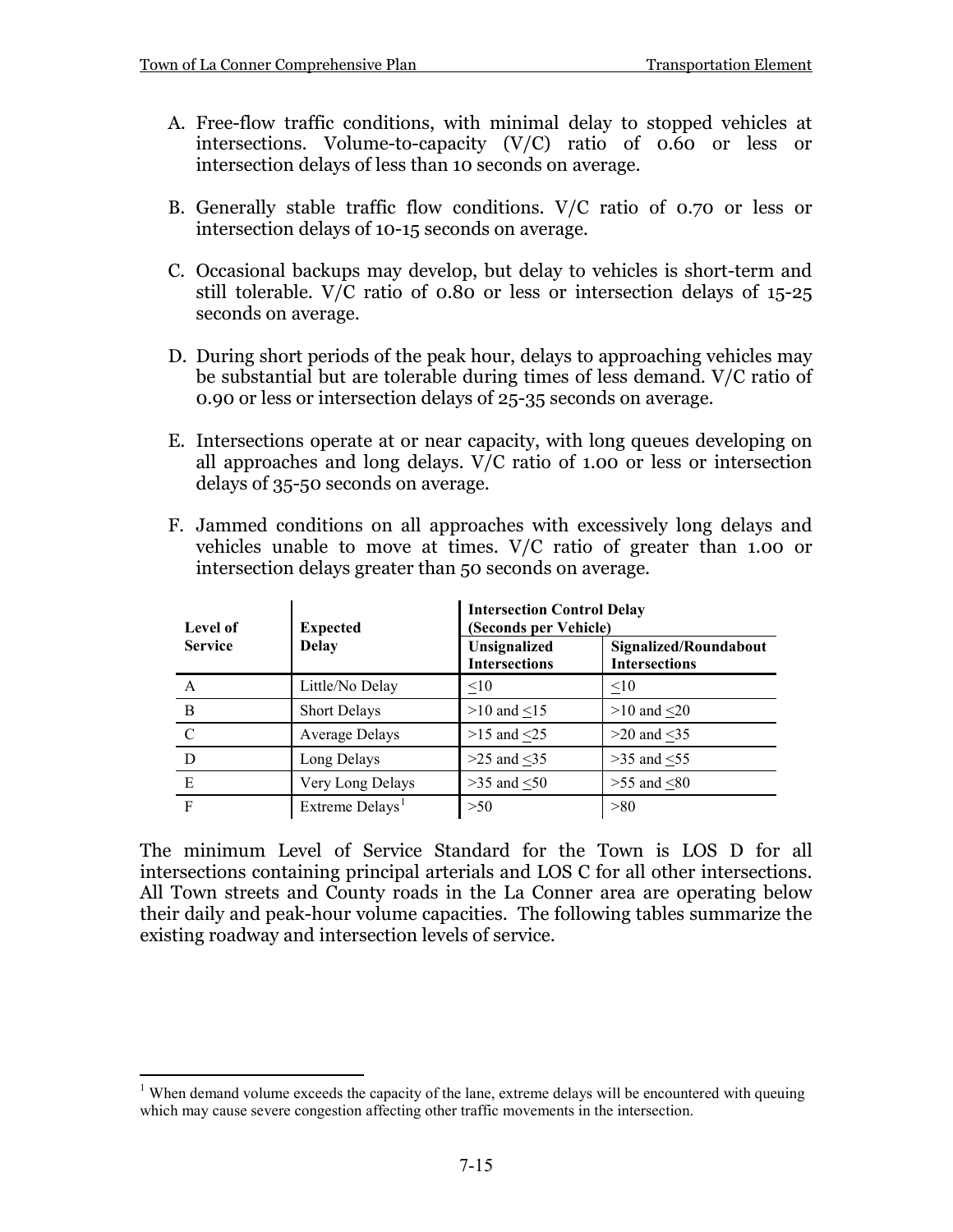| Road                     |                          | <b>Existing Volume</b> |       | Capacity              | <b>Max</b> | LOS |
|--------------------------|--------------------------|------------------------|-------|-----------------------|------------|-----|
|                          | <b>Segment</b>           | NB/EB                  | SB/WB | (vphpl <sup>2</sup> ) | v/c        |     |
| Morris Street            | w/o La Conner-Whitney Rd | 380                    | 370   | 900                   | 0.42       | A   |
| Maple Avenue             | s/o Morris St            | 200                    | 250   | 780                   | 0.32       | A   |
| Morris Street            | $e/o$ 1st St             | 60                     | 60    | 720                   | 0.08       | A   |
| 1 <sup>st</sup> Street   | s/o Morris St            | 50                     | 60    | 720                   | 0.08       | A   |
| N 6 <sup>th</sup> Street | n/o Morris St            | 110                    | 80    | 720                   | 0.15       | A   |
| Caledonia Street         | $e/o S3^{rd}$ St         | 50                     | 30    | 400                   | 0.13       | A   |

| <b>Intersection</b>      | <b>Intersection</b><br><b>Control</b> | <b>Direction</b>    | LOS<br><b>Standard</b> | <b>Existing LOS</b> |
|--------------------------|---------------------------------------|---------------------|------------------------|---------------------|
| 1 <sup>st</sup> Street @ | All-Way                               | <b>Intersection</b> | C                      | A, 7 seconds        |
| Morris Street            | <b>Stop Control</b>                   | Average             |                        |                     |
| 2 <sup>nd</sup> Street @ | Minor-Leg                             | Northbound          | $\mathcal{C}$          | A, 9 seconds        |
| <b>Morris Street</b>     | <b>Stop Control</b>                   | Southbound          | $\mathcal{C}$          | A, 10 seconds       |
| Whatcom Street @         | Minor-Leg                             | Northbound          | $\mathcal{C}$          | B, 10 seconds       |
| Morris Street            | <b>Stop Control</b>                   | Southbound          | C                      | B, 11 seconds       |
| $6th$ Ave $@$            | All-Way                               | Intersection        | C                      |                     |
| <b>Morris Street</b>     | <b>Stop Control</b>                   | Average             |                        | A, 9 seconds        |
| Morris Street @          | Minor-Leg                             | Eastbound           | D                      | B, 13 seconds       |
| Maple Avenue             | Stop Control                          | Northbound          | D                      | A, 9 seconds        |
| 1 <sup>st</sup> Street @ | Minor-Leg                             | Eastbound           | $\mathcal{C}$          | A, 10 seconds       |
| <b>Washington Street</b> | <b>Stop Control</b>                   | Westbound           | $\overline{C}$         | A, 9 seconds        |
| 2 <sup>nd</sup> Street @ | Minor-Leg                             | Eastbound           | C                      | A, 9 seconds        |
| <b>Washington Street</b> | Stop Control                          | Westbound           | $\mathcal{C}$          | A, 9 seconds        |
| 2 <sup>nd</sup> Street @ | All-Way                               | Intersection        | C                      |                     |
| Douglas Street           | <b>Stop Control</b>                   | Average             |                        | A, 7 seconds        |
| Maple Avenue @           | Minor-Leg                             | Eastbound           | D                      |                     |
| <b>Hill Street</b>       | Stop Control                          |                     |                        | B, 12 seconds       |
| $3^{\text{rd}}$ Street @ | All-Way                               | Intersection        | C                      |                     |
| Caledonia Street         | Stop Control                          | Average             |                        | A, 7 seconds        |

Under normal conditions most streets and intersections in La Conner operate at a level of service (LOS) of B or better. Occasional backups may develop, but delays are short-term and still tolerable. There are no existing level of service deficiencies in the Town during the regular weekday.

# **Application of Concurrency**

Because La Conner is a small town with relatively few development permit applications, a single development may have a significant impact on the town as a whole. The Town reviews each permit for concurrency at the time of application, and transportation issues, such as ingress, egress, and parking availability are assessed.

<span id="page-15-0"></span><sup>&</sup>lt;sup>2</sup> Vehicles per hour per lane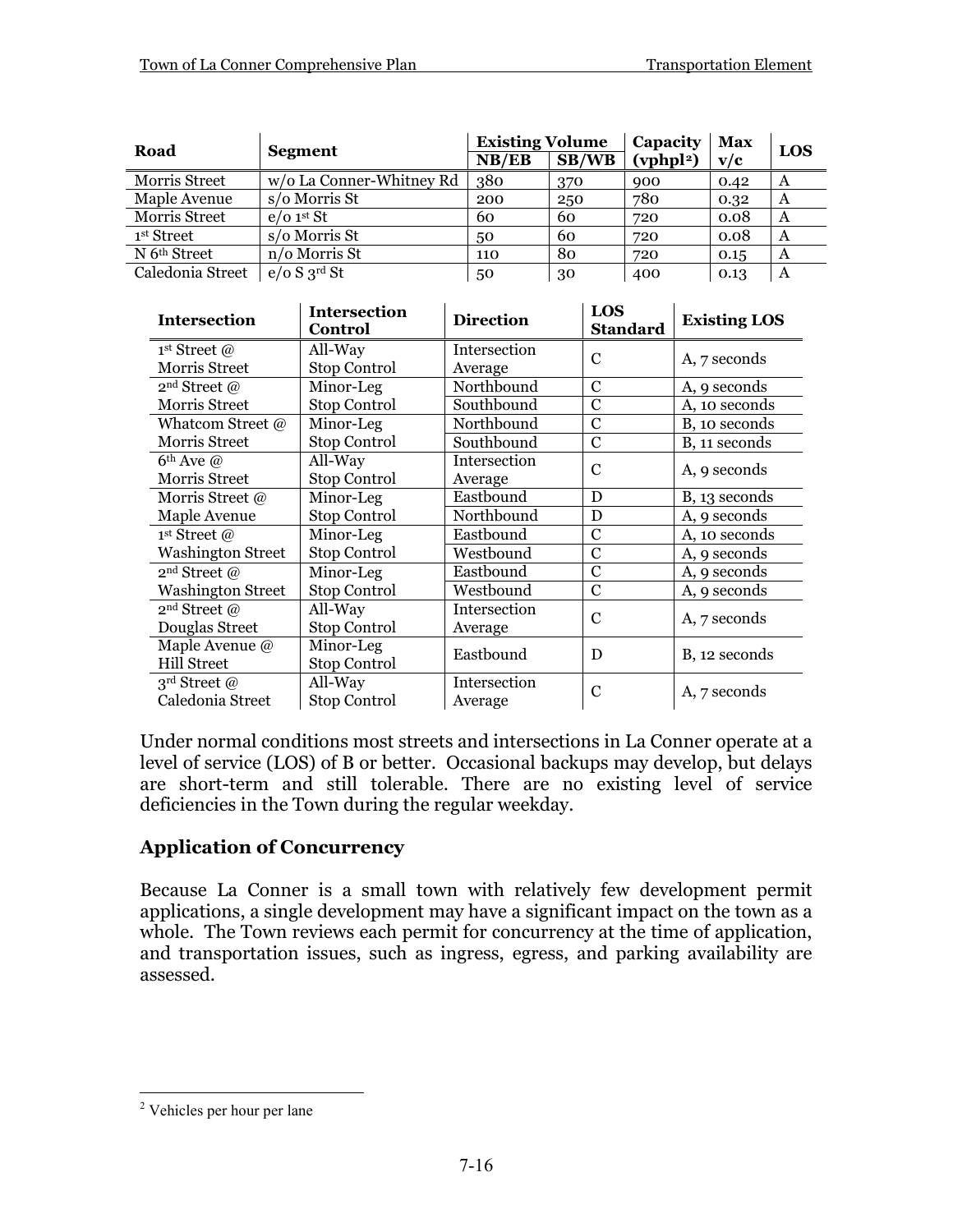# **Future Needs and Alternatives**

Traffic counts near the Town have not shown significant growth. However, in order to provide a conservative analysis for potential future roadway volumes, a 1.5% annual growth rate was applied to existing non-peak season weekday volumes. This annual growth rate is in-line with population and employment growth estimates for La Conner in the Skagit 2040 Regional Transportation Plan (Exhibit 3-7).

Additionally, a seasonal sensitivity analysis was performed to estimate future operations of the roadway network during peak weekday tourist season in April. Future volumes were increased by an additional 35% based on comparisons of peak vs. non-peak traffic volumes. The tables that follow summarize the future 2030 LOS for roadways and intersections.

| Road                     |                          | 2030 Volume |       | Capacity | <b>Max</b> | LOS |
|--------------------------|--------------------------|-------------|-------|----------|------------|-----|
|                          | Segment                  | NB/EB       | SB/WB | (vphp13) | v/c        |     |
| Morris Street            | w/o La Conner-Whitney Rd | 440         | 440   | 900      | 0.49       | A   |
| Maple Avenue             | s/o Morris St            | 230         | 300   | 780      | 0.38       | A   |
| Morris Street            | $e$ /0 1st St            | 70          | 70    | 720      | 0.10       | A   |
| 1st Street               | s/o Morris St            | 60          | 70    | 720      | 0.10       | A   |
| N 6 <sup>th</sup> Street | n/o Morris St            | 140         | 100   | 720      | 0.19       | A   |
| Caledonia Street         | e/o S 3 <sup>rd</sup> St | 50          | 30    | 400      | 0.13       | A   |

| Road                     | <b>Segment</b>           | 2030 Volume<br>$(+35%)$ |       | Capacity<br>(vphpl <sub>4</sub> ) | Max<br>v/c | LOS |
|--------------------------|--------------------------|-------------------------|-------|-----------------------------------|------------|-----|
|                          |                          | NB/EB                   | SB/WB |                                   |            |     |
| <b>Morris Street</b>     | w/o La Conner-Whitney Rd | 590                     | 590   | 900                               | 0.66       | B   |
| Maple Avenue             | s/o Morris St            | 310                     | 410   | 780                               | 0.53       | A   |
| Morris Street            | $e/o$ 1 <sup>st</sup> St | 90                      | 90    | 720                               | 0.13       | A   |
| <sup>1st</sup> Street    | s/o Morris St            | 80                      | 90    | 720                               | 0.13       | A   |
| N 6 <sup>th</sup> Street | n/o Morris St            | 190                     | 140   | 720                               | 0.26       | A   |
| Caledonia Street         | e/o S 3 <sup>rd</sup> St | 70                      | 40    | 400                               | 0.18       | A   |

<span id="page-16-0"></span><sup>&</sup>lt;sup>3</sup> Vehicles per hour per lane

<span id="page-16-1"></span><sup>4</sup> Vehicles per hour per lane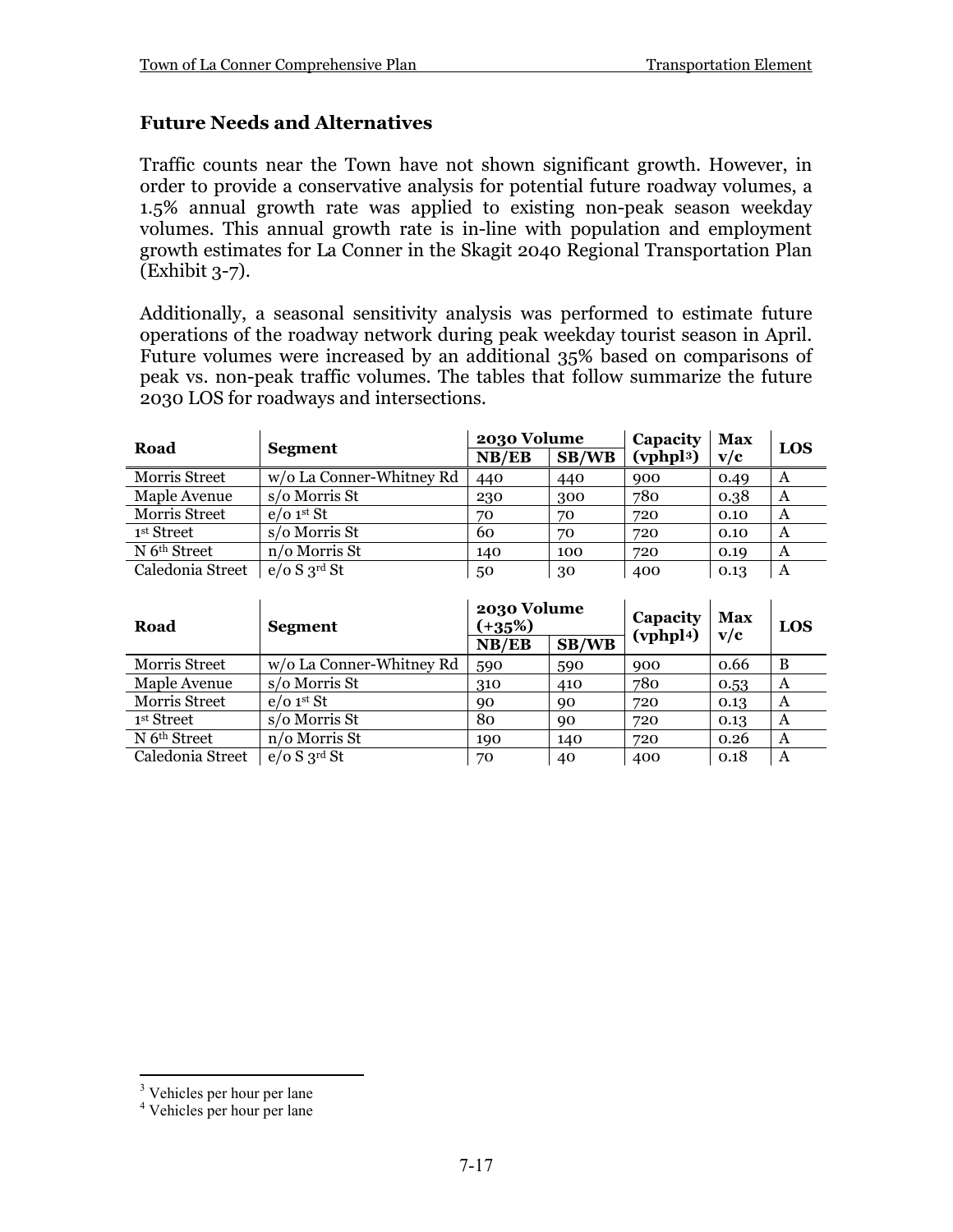| <b>Intersection</b>                              | <b>Intersection</b><br><b>Control</b> | <b>Direction</b>        | LOS<br><b>Standard</b> | <b>Existing LOS</b> | <b>2030 LOS</b>   | LOS<br>2030<br>$(+35%)$ |
|--------------------------------------------------|---------------------------------------|-------------------------|------------------------|---------------------|-------------------|-------------------------|
| 1 <sup>st</sup> Street @<br><b>Morris Street</b> | All-Way<br><b>Stop Control</b>        | Intersection<br>Average | $\mathbf C$            | $A, 7$ sec          | $A, 7$ sec        | $A, 8$ sec              |
| 2 <sup>nd</sup> Street @                         | Minor-Leg                             | Northbound              | $\mathcal{C}$          | A, 9 sec            | A, 9 sec          | A, 10 sec               |
| Morris Street                                    | Stop Control                          | Southbound              | $\mathbf C$            | A, 10 sec           | $B$ , 10 sec      | <b>B</b> , 11 sec       |
| Whatcom Street @                                 | Minor-Leg                             | Northbound              | $\mathbf C$            | <b>B</b> , 10 sec   | <b>B</b> , 11 sec | <b>B</b> , 12 sec       |
| <b>Morris Street</b>                             | Stop Control                          | Southbound              | $\mathbf C$            | <b>B</b> , 11 sec   | <b>B</b> , 12 sec | <b>B</b> , 13 sec       |
| $6th$ Ave $\omega$<br>Morris Street              | All-Way<br>Stop Control               | Intersection<br>Average | $\mathbf C$            | A, 9 sec            | <b>B</b> , 10 sec | <b>B</b> , 12 sec       |
| Morris Street @                                  | Minor-Leg                             | Eastbound               | D                      | $B, 13$ sec         | $C, 16$ sec       | $D, 31$ sec             |
| Maple Avenue                                     | Stop Control                          | Northbound              | D                      | A, 9 sec            | A, 9 sec          | A, 10 sec               |
| 1 <sup>st</sup> Street @                         | Minor-Leg                             | Eastbound               | $\mathcal{C}$          | A, 10 sec           | A, 10 sec         | $B$ , 10 sec            |
| <b>Washington Street</b>                         | Stop Control                          | Westbound               | $\mathcal{C}$          | A, 9 sec            | A, 9 sec          | A, 9 sec                |
| 2 <sup>nd</sup> Street @                         | Minor-Leg                             | Eastbound               | $\mathcal{C}$          | A, 9 sec            | A, 9 sec          | A, 10 sec               |
| <b>Washington Street</b>                         | Stop Control                          | Westbound               | $\mathbf C$            | A, 9 sec            | A, 10 sec         | A, 10 sec               |
| 2 <sup>nd</sup> Street @<br>Douglas Street       | All-Way<br>Stop Control               | Intersection<br>Average | $\mathbf C$            | $A, 7$ sec          | A, 7 sec          | $A, 8$ sec              |
| Maple Avenue $@$<br><b>Hill Street</b>           | Minor-Leg<br>Stop Control             | Eastbound               | D                      | $B$ , 12 sec        | $B, 14$ sec       | $C, 17$ sec             |
| $3^{\text{rd}}$ Street @<br>Caledonia Street     | All-Way<br><b>Stop Control</b>        | Intersection<br>Average | $\mathcal{C}$          | A, 7 sec            | A, 7 sec          | A, 8 sec                |

The level of service analysis shows that all intersections will operate better than their LOS standard in the 2030 non-peak conditions. After including a 35% increase in intersection volume to the weekday non-peak 2030 forecast, one intersection is expected to operate at its LOS standard—Morris Street at Maple Avenue. Two potential improvements to the Morris Street at Maple Avenue intersection were analyzed to improve operations even though it would operate at an acceptable LOS D in the future conditions during peak tourist season.

The first improvement analyzed was an all-way stop controlled intersection that maintained free-flow movements (i.e. no stop control) for westbound through movements and restricting northbound left turns. Northbound left turns would divert to Road Street south of the Morris Street at Maple Avenue intersection and continue north on N 6th Street. This configuration would allow the intersection to operate at LOS C in the 2030 peak-season conditions.

The second improvement analyzed was a single lane roundabout. No turn restrictions were assumed in this scenario. The single-lane roundabout is expected to operate at LOS A in the 2030 peak-season conditions. Operations for the intersection improvements are summarized in the following table.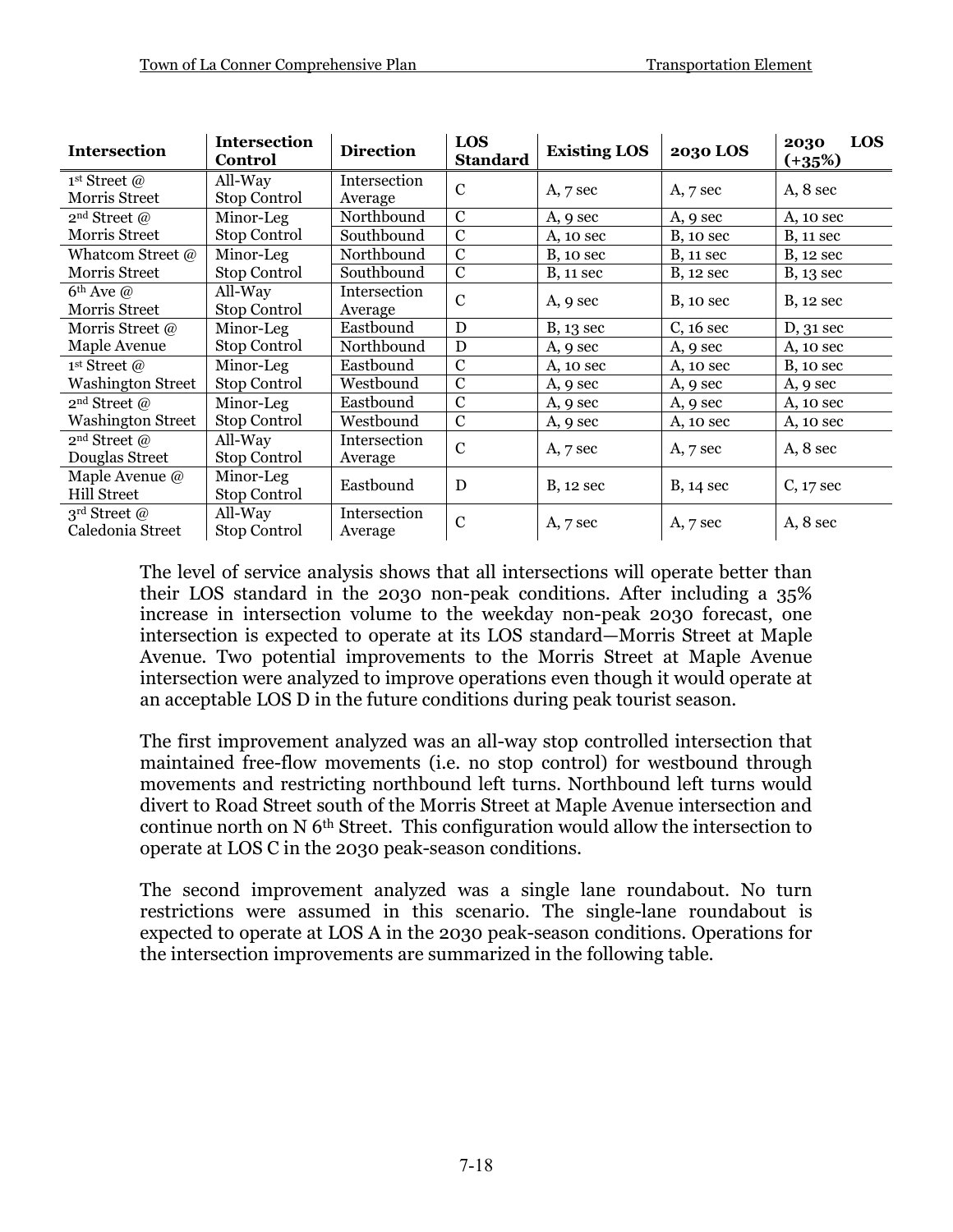|                                 |                         | 2030 Peak-Season LOS             |                                          |                                  |  |  |
|---------------------------------|-------------------------|----------------------------------|------------------------------------------|----------------------------------|--|--|
| <b>Intersection</b>             | Approach                | <b>Existing</b><br>Configuration | <b>All-Way</b><br><b>Stop</b><br>Control | <b>Single-Lane</b><br>Roundabout |  |  |
| Morris Avenue @<br>Maple Street | <b>Intersection Avg</b> | C, 22 seconds                    | C, 18 seconds                            | A, 8 seconds                     |  |  |
|                                 | Eastbound               | D, 31 seconds                    | C, 21 seconds                            | A, 9 seconds                     |  |  |
|                                 | Northbound              | A, 10 seconds                    | $B, 15$ seconds                          | A, 8 seconds                     |  |  |
|                                 | Westbound-Left          | A, o seconds                     | C, 18 seconds                            |                                  |  |  |
|                                 | Westbound-Thru          |                                  | A, o seconds                             | A, 7 seconds                     |  |  |

The Town of La Conner also reviewed a sensitivity analysis for 1<sup>st</sup> Street and 2<sup>nd</sup> Street to be converted into one-way couplet system. In this system, 1st Street would operate as southbound and 2<sup>nd</sup> Street would operate as northbound. 1st Street would also be extended to Caledonia Street. The Town does not have immediate plans to implement this configuration, but the sensitivity analysis provides insight on the potential impact to intersection operations within the couplet. The following table provides a comparison of the intersection operations between the existing configuration and the one-way couplet system.

 $\mathbf{r}$ 

 $\mathbf{r}$ 

|                          | <b>Intersection</b> |                  | <b>LOS</b>      | <b>2030 LOS</b>            |                    |  |
|--------------------------|---------------------|------------------|-----------------|----------------------------|--------------------|--|
| <b>Intersection</b>      | Control             | <b>Direction</b> | <b>Standard</b> | <b>Existing</b><br>Config. | One-Way<br>Couplet |  |
| 1 <sup>st</sup> Street @ | All-Way             | Intersection     | $\mathbf C$     | $A, 7$ sec                 | A, 8 sec           |  |
| Morris Street            | Stop Control        | Average          |                 |                            |                    |  |
| 2 <sup>nd</sup> Street @ | Minor-Leg           | Northbound       | $\mathbf C$     | A, 9 sec                   | A, 9 sec           |  |
| Morris Street            | Stop Control        | Southbound       | C               | <b>B</b> , 10 sec          | A, 10 sec          |  |
| 1 <sup>st</sup> Street @ | Minor-Leg           | Eastbound        | C               | A, 10 sec                  | $B$ , 10 sec       |  |
| <b>Washington Street</b> | Stop Control        | Westbound        | C               | A, 9 sec                   | A, 10 sec          |  |
| 2 <sup>nd</sup> Street @ | Minor-Leg           | Eastbound        | C               | A, 9 sec                   | A, 10 sec          |  |
| <b>Washington Street</b> | Stop Control        | Westbound        | C               | A, 10 sec                  | A, 10 sec          |  |
| 2 <sup>nd</sup> Street @ | All-Way             | Intersection     | $\mathbf C$     | $A, 7$ sec                 | A, 8 sec           |  |
| Douglas Street           | Stop Control        | Average          |                 |                            |                    |  |
| 3 <sup>rd</sup> Street @ | All-Way             | Intersection     | C               |                            |                    |  |
| Caledonia Street         | Stop Control        | Average          |                 | $A, 7$ sec                 | $A, 7$ sec         |  |
| 1st Street $\omega$      | Minor-Leg           | Southbound       | C               |                            |                    |  |
| Caledonia Street         | <b>Stop Control</b> |                  |                 |                            | A, 9 sec           |  |

The sensitivity analysis showed the intersections in the couplet system are expected to operate within about 1 second of their existing intersection configurations.

# **Analysis of Needed Safety Improvements**

Reported collisions in the Town were reviewed from 2014 through available 2019 data (approximately June 2019). Overall there were very few collision patterns in the Town. The most common collision occurrence was collisions involving parked cars on 1st Street.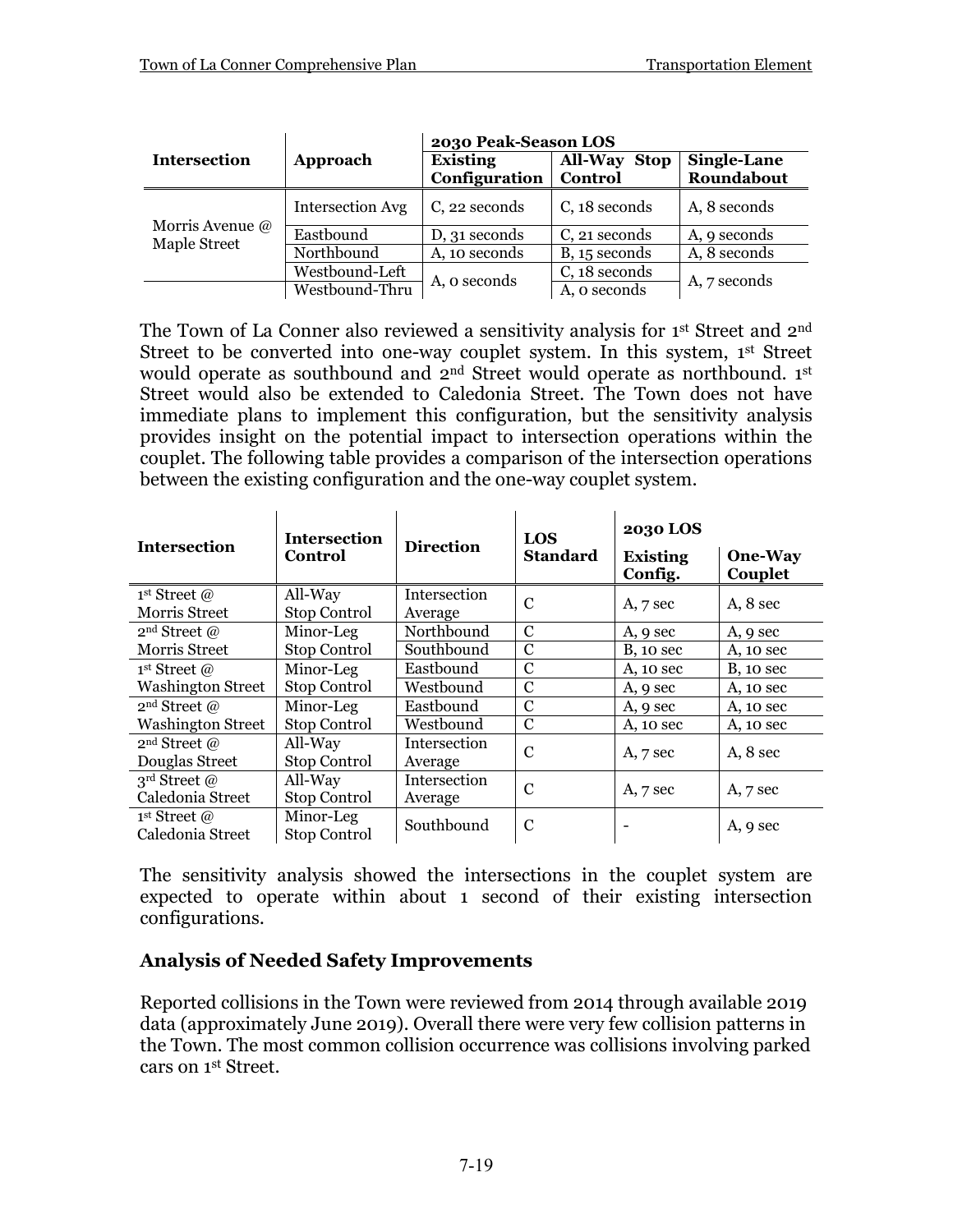Some streets and sidewalks impair wheelchair access and pedestrian safety. Wheelchair access on sidewalks could be improved by replacing and adding ramps and sidewalks. Most curbs in the downtown area are now in compliance with American Disabilities Act (ADA) wheelchair access requirements. Parking configurations could be improved to prevent backing into oncoming traffic in some areas.

# **Analysis of Projected Transportation Needs**

Most existing streets and sidewalks require annual maintenance to retain their viability for vehicular and pedestrian traffic.

The Town's roads and intersections can accommodate this growth, but the primary impact is the commercial and tourist traffic superimposed over the local demands. Intersections and roadways are projected to meet the needs of future peak-season volumes, however, safety and operations should be continuously monitored.

# **Future Transit Needs**

The Town of La Conner also needs to work closely with the Skagit Council on Aging (SCOA) and the Skagit County Commissioners to ensure that Skagit Transit service for seniors in La Conner is maintained, enhanced, and increased over the next few years. Improving transit headways to hourly or better should be a primary goal for community groups in the Town to ensure all populations have accessibility to destinations and services. As the population of La Conner ages, there will be more demand for the specialized transportation service.

# **Future Pedestrian/Bicycle Lane Needs**

Because of the limited paved right-of-way on Maple Avenue, there is no room to install a bicycle lane that would connect the feeder roads into town with Pioneer Park and points west. However, the Town has expressed desire to implement traffic calming techniques along Maple Avenue to increase pedestrian/bicycle safety. Speed data collected in 2019 on Maple Avenue south of Caledonia Street showed an average vehicle speed of 29 mph and an  $85<sup>th</sup>$ -percentile speed of 32 mph. Both of these speeds are higher than the 25-mph posted speed limit. Improvements could involve speed humps, speed feedback signs, or other pavement markings.

In addition to improvements to Maple Avenue, the Town has also expressed interest in pedestrian improvements along Morris Street. Specifically, the Town should prioritize constructing pedestrian bulb-outs at all intersections along the Morris Street corridor in order to reduce the distance pedestrians are required to walk while crossing vehicle travel lanes.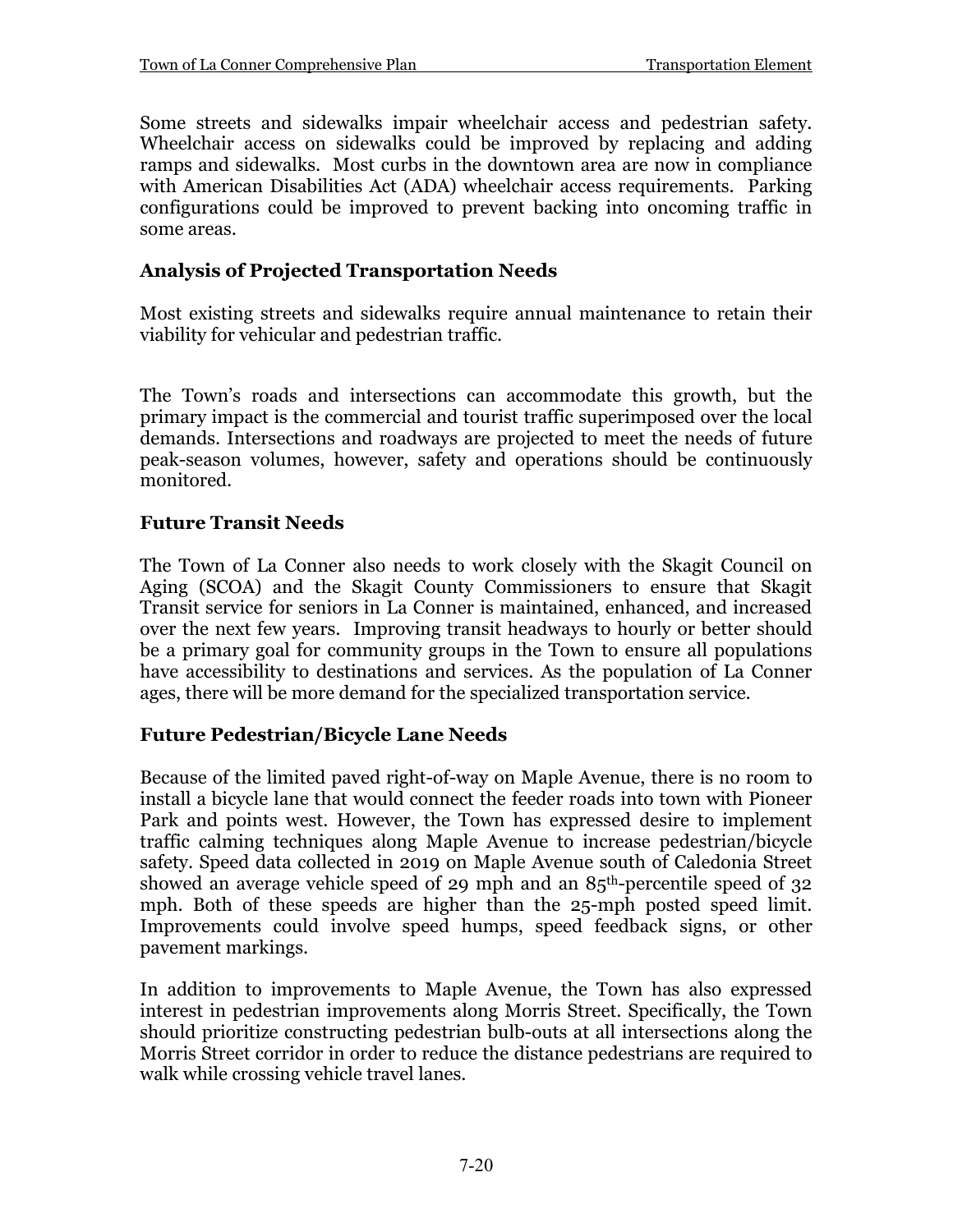

 $\alpha$  so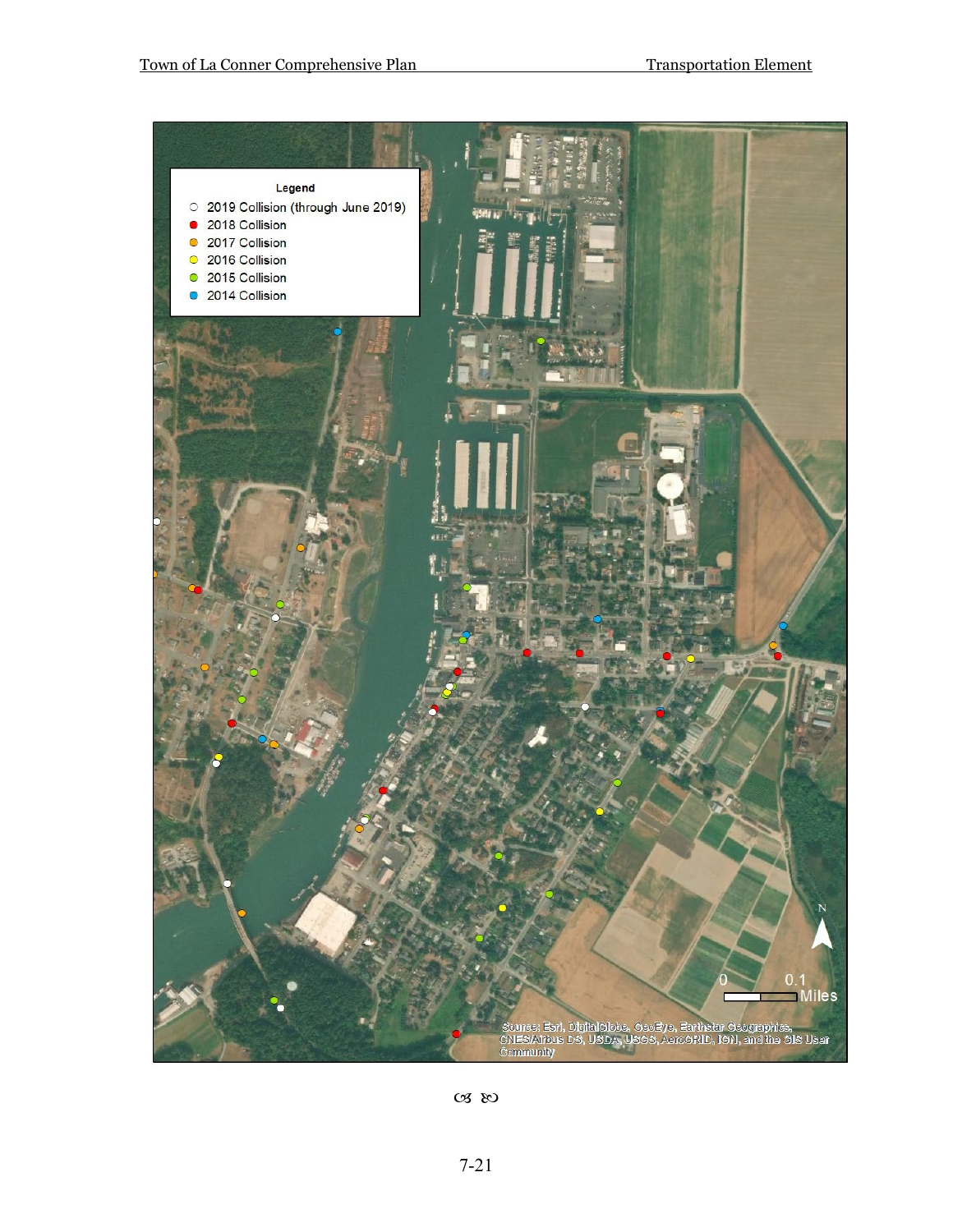|                | <b>DAVID EVANS</b>                                        | <b>COST ESTIMATE - Summary</b>   | Date: 11/9/2020  |               |    |              |  |  |
|----------------|-----------------------------------------------------------|----------------------------------|------------------|---------------|----|--------------|--|--|
|                | AND ASSOCIATES INC.                                       |                                  | By:              |               |    |              |  |  |
|                | Project: 200002<br>Owner: Town of La Conner               | Subject: Transportation Planning | Checked: EH      |               |    |              |  |  |
|                | <b>2021 TIP</b>                                           | 20 year horizon                  |                  |               |    |              |  |  |
|                | Ref:                                                      |                                  | Type: Pre-design |               |    |              |  |  |
| #              | Project                                                   | Location                         | Type             | <b>Status</b> |    | P. Cost      |  |  |
|                |                                                           |                                  |                  |               |    |              |  |  |
| 1              | South 1st Street                                          | Commercial to Caledonia          | Extension        | Study         | \$ | 396,000.00   |  |  |
| $\overline{2}$ | <b>Speed Feedback Signs</b>                               | N 3rd, N6th, Maple               | <b>Traffic</b>   | Proceed       | \$ | 81,000.00    |  |  |
| 3              | N 1st Easement (loop)                                     | N 1st through Basin St           | Traffic          | Proceed       | \$ | 27,000.00    |  |  |
| 4              | <b>Traffic Circle</b>                                     | Maple & Morris                   | Rehab            | Study         | \$ | 613,000.00   |  |  |
| 5              | Divided T Intersection                                    | Hill & Whatcom                   | Rehab            | Proceed       | \$ | 147,000.00   |  |  |
| 6              | Morris Street Mill/Overlay                                | Maple to 1st                     | Repair           | Proceed       | \$ | 800,000.00   |  |  |
| 7              | S 1st St Sidewalk                                         | <b>Morris to Commercial</b>      | Repair           | Proceed       | \$ | 882,000.00   |  |  |
| 8              | Whatcom                                                   | Myrtle to Washington             | Repair           | Proceed       | \$ | 694,000.00   |  |  |
| 9              | E Washington Reconstruct                                  | Whatcom to Maple                 | Repair           | Proceed       | \$ | 336,000.00   |  |  |
| 10             | S 3rd Overlay                                             | <b>Washington to Douglas</b>     | Repair           | Proceed       | \$ | 412,000.00   |  |  |
| 11             | Pioneer Park Entrance                                     | Pioneer Parkway                  | Rehab            | Proceed       | \$ | 179,000.00   |  |  |
| 12             | Conner Way Loop                                           | South end                        | Extension        | Proceed       | \$ | 130,000.00   |  |  |
| 13             | N 4th Improvements                                        | Morris to State                  | Repair           | Proceed       | \$ | 361,000.00   |  |  |
| 14             | N 2nd                                                     | Morris to Center                 | Repair           | Proceed       | \$ | 201,000.00   |  |  |
| 15             | S 4th Resurfacing                                         | Caledonia to Sherman             | Repair           | Proceed       | \$ | 210,000.00   |  |  |
| 16             | Talbot                                                    | Maple to eastern terminus        | Rehab            | Proceed       | \$ | 300,000.00   |  |  |
| 17             |                                                           |                                  |                  |               | \$ |              |  |  |
| 18             |                                                           |                                  |                  |               | \$ |              |  |  |
|                |                                                           |                                  |                  |               |    |              |  |  |
|                |                                                           |                                  |                  | <b>Total</b>  | \$ | 5,769,000.00 |  |  |
|                | <b>Status Legend</b>                                      |                                  |                  |               |    |              |  |  |
|                |                                                           |                                  |                  |               |    |              |  |  |
|                | <b>Proceed</b> = Project ready to implement.              |                                  |                  |               |    |              |  |  |
|                | <b>Study</b> = Predesign Study required to further define |                                  |                  |               |    |              |  |  |
|                |                                                           |                                  |                  |               |    |              |  |  |
|                | scope.                                                    |                                  |                  |               |    |              |  |  |
|                |                                                           |                                  |                  |               |    |              |  |  |
|                |                                                           |                                  |                  |               |    |              |  |  |
|                |                                                           |                                  |                  |               |    |              |  |  |
|                |                                                           |                                  |                  |               |    |              |  |  |
|                |                                                           |                                  |                  |               |    |              |  |  |
|                |                                                           |                                  |                  |               |    |              |  |  |
|                |                                                           |                                  |                  |               |    |              |  |  |
|                |                                                           |                                  |                  |               |    |              |  |  |
|                |                                                           |                                  |                  |               |    |              |  |  |
|                |                                                           |                                  |                  |               |    |              |  |  |
|                |                                                           |                                  |                  |               |    |              |  |  |